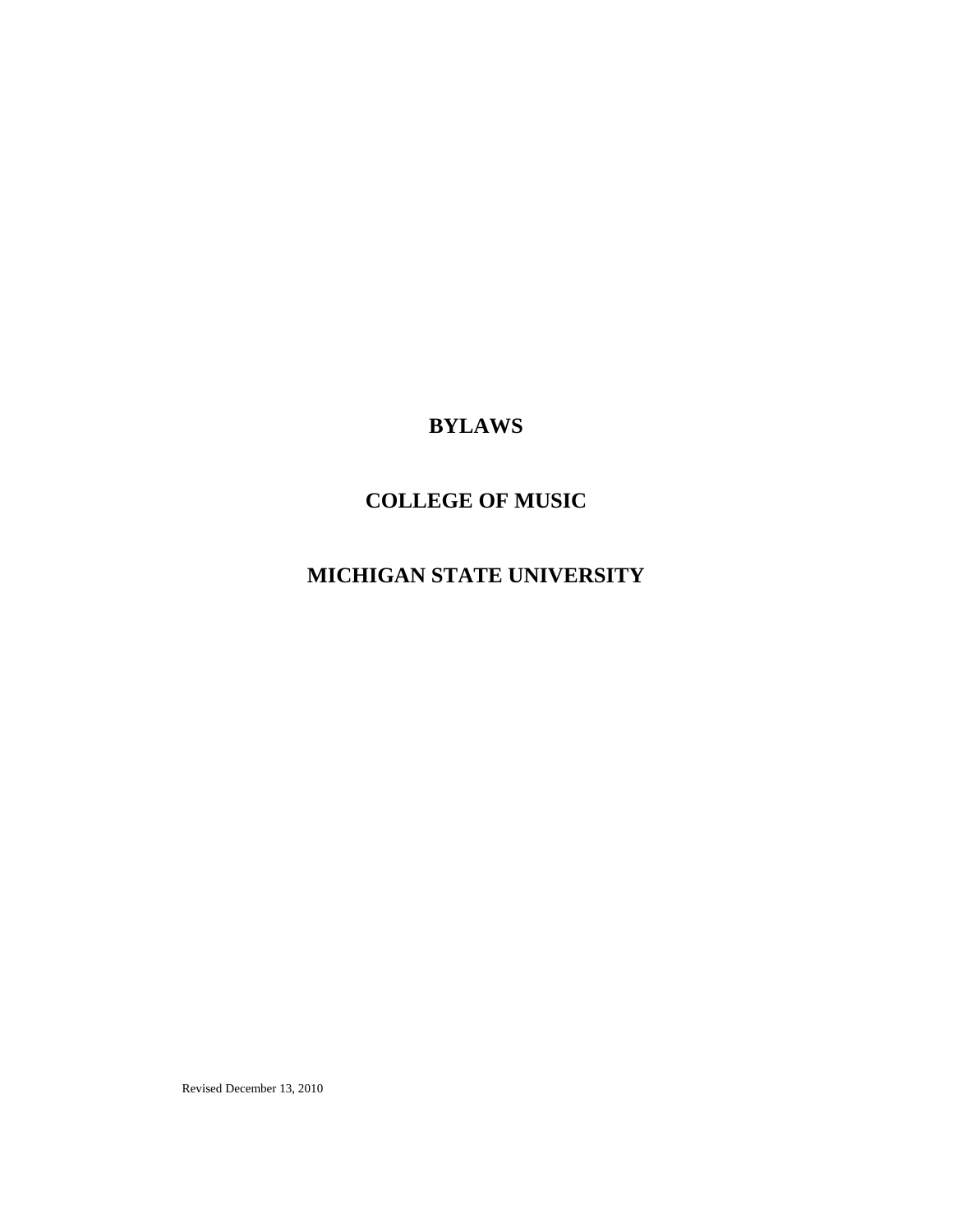## **PREAMBLE**

The College of Music of Michigan State University is a community of musicians dedicated to the understanding, the creation, and performance of music. The College assumes, as its primary obligations to the University and the community, these responsibilities:

- 1) To establish and to maintain standards for the admission, advising, and graduation of music students.
- 2) To establish and maintain standards for the instruction of music students and to encourage the development of effective instructional methods.
- 3) To establish and maintain standards for the public performance of music under the auspices of the College of Music.
- 4) To encourage creative activity in the form of music performance, composition, and scholarly research and publication by the students and faculty of the College of Music.
- 5) To assist music students in finding employment within their professional areas and to maintain the quality of training necessary to meet the highest professional standards.
- 6) To promote the development of the highest standards of musical taste among all participants in the musical experience at or within reach of Michigan State University.
- 7) To contribute to the understanding by the community at large of the role and importance of music in the broad spectrum of cultural, social, educational, therapeutic and spiritual experiences.

## 1. CONSTITUENT MEMBERSHIP OF THE COLLEGE OF MUSIC

1.1 Composition of the faculty

1.1.1 The tenure system faculty of the College of Music shall consist of all persons appointed full-time under the rules of tenure or in the security system and holding the rank of professor, associate professor, assistant professor, instructor or specialist.

1.1.2 The fixed-term faculty of the College of Music shall consist of all persons holding the rank of professor, associate professor, assistant professor, instructor, or specialist, but not appointed under the rules of tenure.

1.1.3 Visiting Professors and Professors Emeritus shall be honorary faculty and will have voice but not vote.

1.1.4 The voting faculty shall consist of all tenure system faculty, and fixed-term faculty appointed at least 50% time who have served at least two continuous semesters immediately preceding the semester in which they will vote. Tenure system faculty who have a reduced load of less than 50% shall not be considered part of the voting faculty. Tenure system faculty whose load is less than 50% in the College of Music may be made a member of the voting faculty upon the request of the Dean or the appropriate Area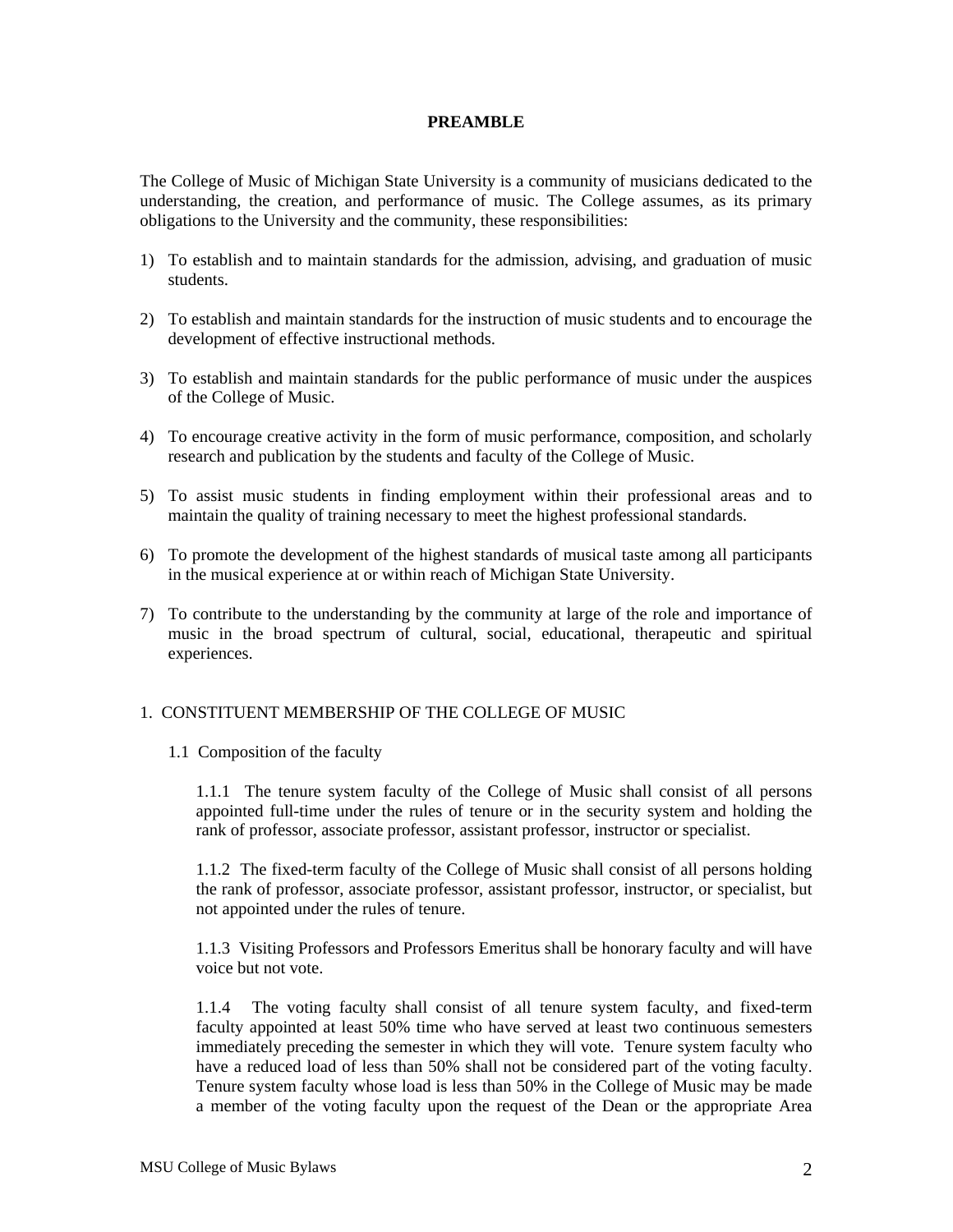Chair, and with the approval of the College Advisory Committee in consultation by the appropriate Area Chair. If a specialist is not assigned to an existing area, he or she may participate in all votes other than those of a division or area.

1.1.4.1 Faculty may vote internally and externally. External voting refers to all matters concerned with university issues and representation of the College of Music. Internal voting refers to all college-level issues and representation.

1.1.4.2 A faculty member jointly appointed in the College of Music and one or more units in the University outside the College may vote externally as a representative of the College of Music only if the faculty member's primary appointment is in the College of Music.

1.1.5 The Faculty of the College of Music shall be divided for purposes of election to standing committees as follows:

- 1.1.5.1 For the Curriculum and Graduate Committees:
	- a) Music Performance (Bands, Choral Organizations, Jazz Ensembles, and Orchestras; Brass and Percussion; Piano; Strings; Vocal Arts; and Woodwinds);
	- b) Music Education and Historical Musicology and Ethnomusicology;
	- c) Composition and Music Theory.
- 1.1.5.2 For the Advisory Committee:
	- a) Performance (Bands, Choral Organizations, Jazz Ensembles, and Orchestras; Brass and Percussion; Piano; Strings; Vocal Arts; and Woodwinds);
	- b) Academic (Composition, Music Education, Historical Musicology and Ethnomusicology, and Music Theory).
- 1.2 Student Constituency of the College of Music

1.2.1 The student constituency of the College of Music for the purpose of selecting student representatives to the Student Advisory Council and the standing committees shall be all students who have declared with the registrar a major or major preference (in the case of lower division students) in an academic or professional degree program in the College of Music.

1.2.1.1 A person who has enrolled for three consecutive semesters may retain student status for one semester when not enrolled, if the person has not been awarded a degree or enrolled as a degree candidate at another college or university, or been withdrawn or recessed by the University.

1.2.2 Those students who are enrolled in graduate non-degree programs or are candidates for graduate degrees or graduate-professional degrees shall be deemed graduate students.

1.2.3 All other students shall be deemed undergraduate students.

1.3 Student participation in academic governance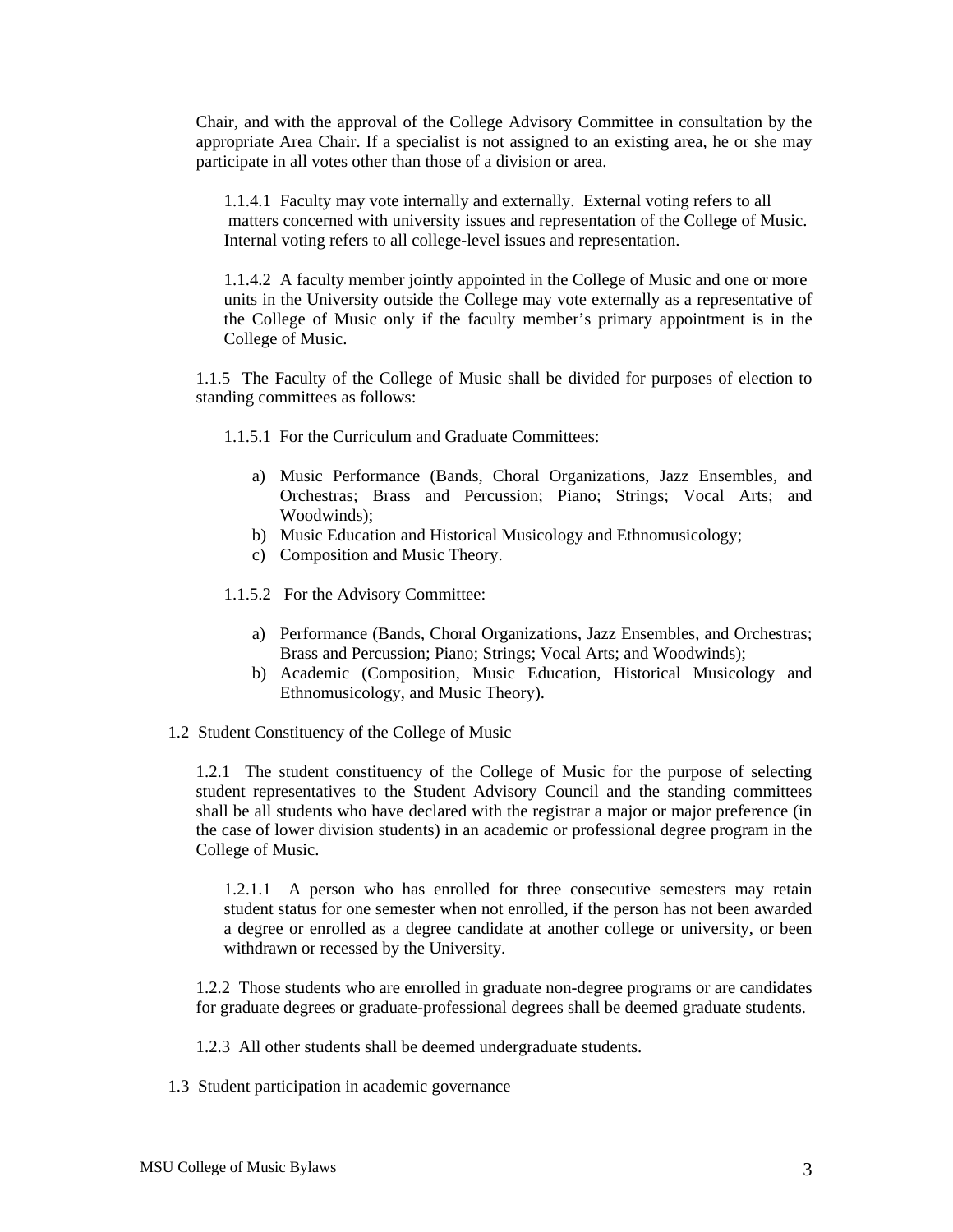#### 1.3.1 The Student Advisory Council

1.3.1.1 The Student Advisory Council shall draw up a Constitution which will, upon ratification by a majority vote of the faculty, become part of the *College of Music Bylaws'* Procedure Document. The Constitution shall include a general description of the Student Advisory Council and its purpose, and shall deal with membership, officers and their duties, committees, meetings, elections, suspension/expulsion, and provision for amendment.

1.3.1.1.1 The Student Advisory Council shall be responsible for student representation in the academic governance of the College of Music.

1.3.1.1.1.1 The Student Advisory Council shall elect representatives to standing committees of the College of Music as follows: one undergraduate and one graduate student representative to the Advisory Committee, two graduate student representatives to the Graduate Committee, and two undergraduate representatives to the Curriculum Committee.

1.3.1.1.1.2 All members of the student constituency, including the representatives to the Student Advisory Council, shall be eligible to serve as representatives to the College of Music standing committees.

1.3.1.1.1.3 Elected representatives to the College of Music standing committees shall serve for a term of one year and shall be eligible to serve for no more than three consecutive terms.

1.3.1.1.1.4 In case of a vacancy in student representation to a College of Music standing committee for the duration of at least one academic semester, the Student Advisory Council shall elect a replacement.

1.3.1.1.1.5 Student participation in the College of Music standing committees shall in all cases be in the same mode as the faculty participation, except as reserved. The matters reserved to the faculty are:

1.3.1.1.1.5.1 Policy concerning salary, leaves, insurance, retirement, and fringe benefits of faculty.

1.3.1.1.1.5.2 Decisions concerning the appointment, salary, reappointment, promotion, tenure, discipline, or dismissal of individual faculty members.

1.3.1.1.1.5.2.1 Evidence from students regarding the teaching performance of faculty shall be considered in decisions concerning the above matters.

1.3.1.1.1.5.3 Decisions concerning the awarding of grants to faculty members.

1.3.1.1.1.5.4 Matters affecting the professional responsibility of the faculty to establish and maintain the intellectual authority of the University.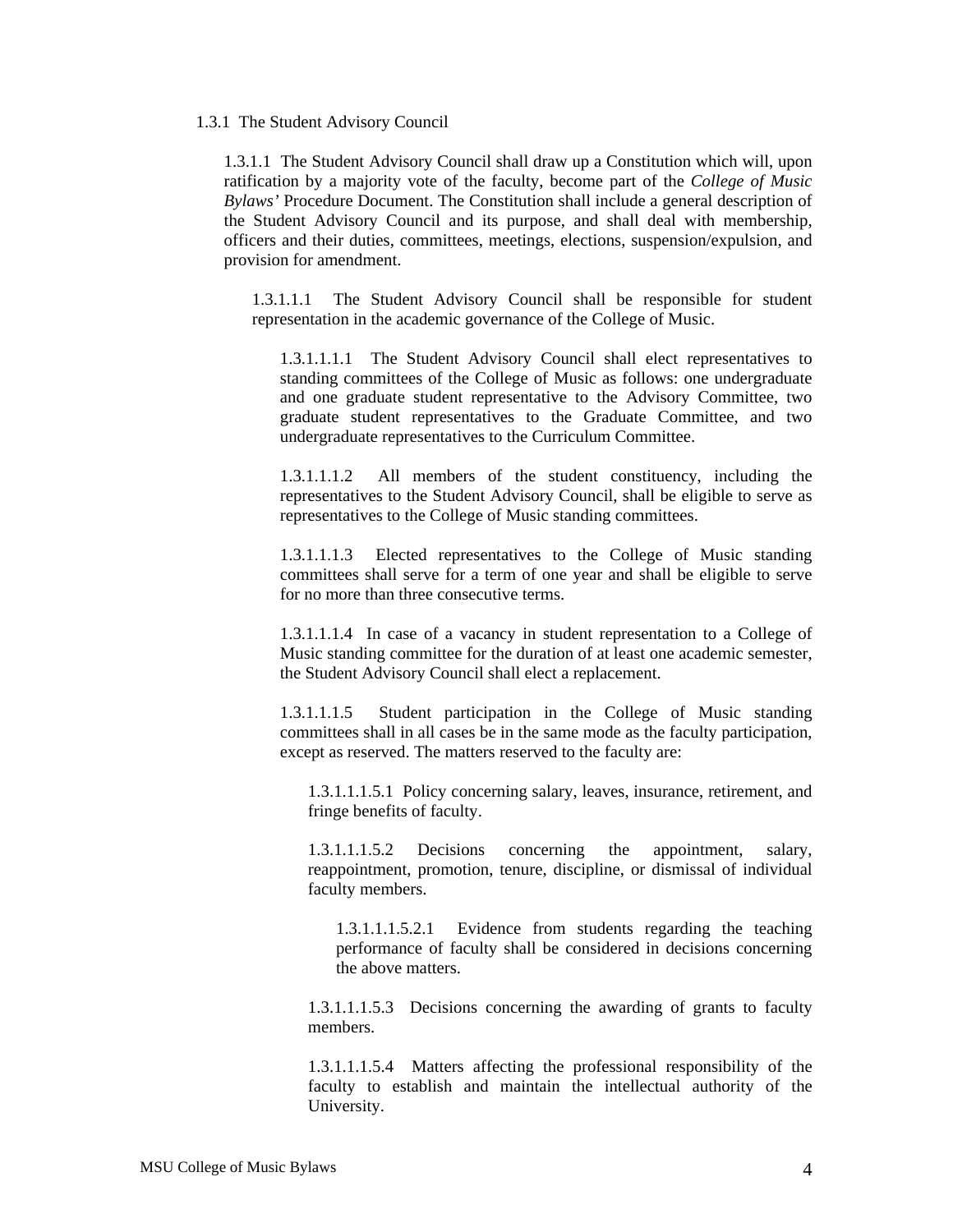1.3.1.1.1.6 Student representation and mode of participation on *ad hoc* committees shall be determined by the College Dean and the Committee concerned.

1.3.1.1.2 The Student Advisory Council shall represent the student constituency and shall consult the Dean of the College of Music regarding any matters of concern that are not reserved to the faculty or under the jurisdiction of the standing committees.

#### 1.4 Modes of Participation

There are four modes of faculty and student participation identified for us in Academic Governance:

1.4.1 Consultation

A body of faculty and/or students discusses with and informs the administrator with authority and responsibility for decision. Such a committee is not a deliberative body; there is no vote. Rather, the members express their views to inform an administrator's decision.

1.4.2 Advisory

A deliberative body of faculty and/or students recommends policies to an administrator who is authorized to make decisions. The administrator is not bound by the recommendation and accepts responsibility for the decision.

1.4.3 Shared Responsibility

A deliberative body of faculty and/or students makes recommendations to an administrator authorized to make decisions. If the administrator and deliberative body cannot agree and action must be taken, the recommendations of the administrator and the deliberative body will be submitted in writing to the next higher administrative level for resolution.

1.4.4 Delegated Authority

A deliberative body of faculty and/or students is authorized to make decisions on specified matters. Such decisions are subject to administrative review, but will be altered only in exceptional circumstances.

# 2. COLLEGE FACULTY MEETINGS

#### 2.1 Frequency

2.1.1 The Faculty shall meet at least once each semester, except the summer semester, at a time determined by the Dean of the College.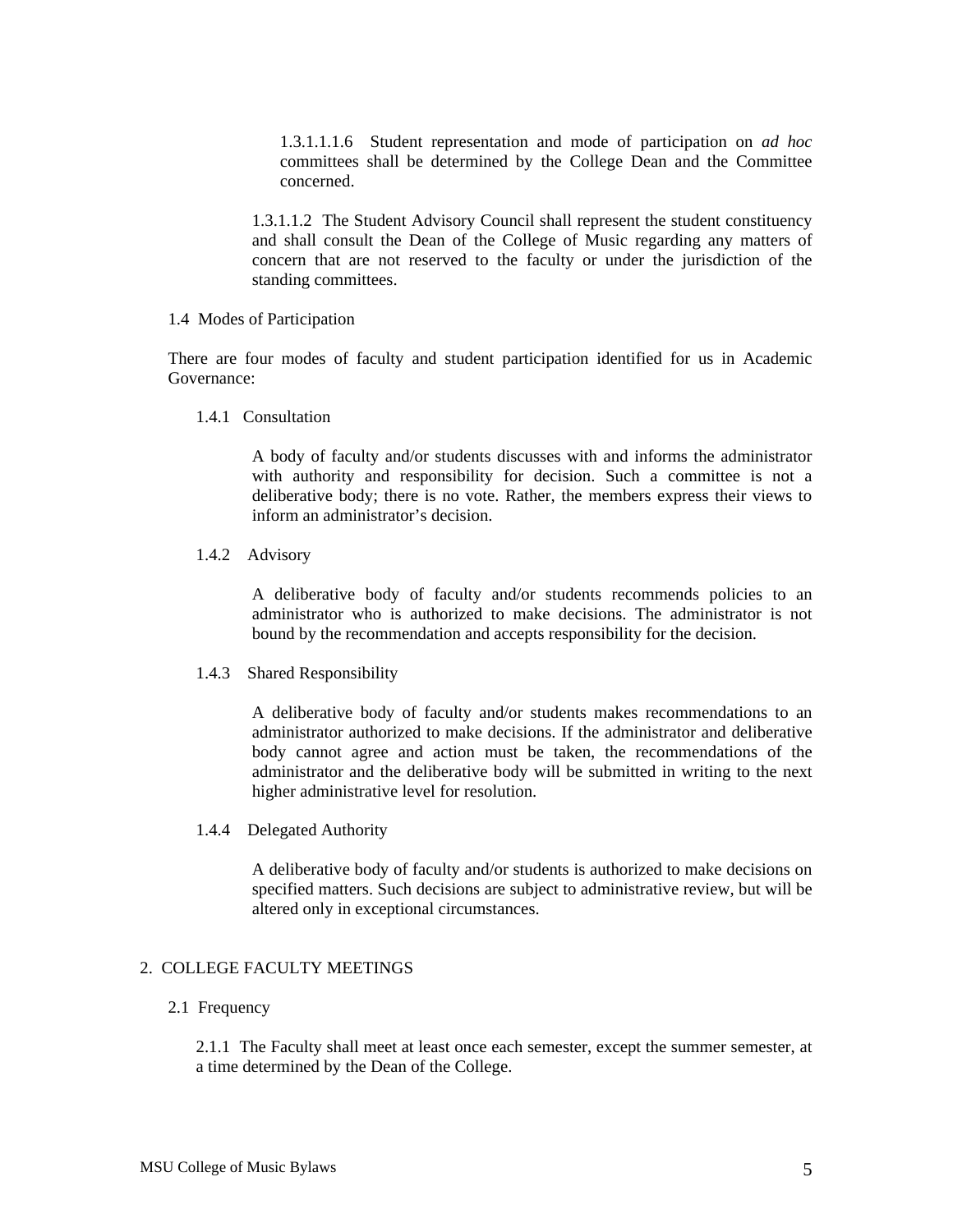2.1.1.1 Additional meetings may be called by the Dean or the Advisory Committee or by petition to the Dean or 10 percent or more of the voting faculty.

## 2.2 Announcement

2.2.1 A written notice and agenda shall be sent to each faculty member at least one week prior to the meeting.

#### 2.3 Conduct of Meetings

2.3.1 The Dean of the College of Music shall preside at all faculty meetings.

2.3.2 A quorum shall consist of 50 percent of the eligible voting faculty members not on leave at the time of the meeting.

2.3.3 Conduct of business shall follow the revised *Robert's Rules of Order*, except as modified by vote of the Faculty.

2.3.4 The presiding Dean shall direct the election of a Secretary/Parliamentarian and an Elections Officer (see *MSU College of Music Elections Procedures*) from the faculty at the first meeting in the fall semester of each year.

2.3.4.1 Persons serving as Dean, Associate Dean, or Chairperson of the Advisory Committee shall not be eligible to serve as Secretary/Parliamentarian or Elections **Officer** 

2.3.5 Action may be taken by a majority vote whenever a quorum is present, except in cases requiring more than a simple majority.

2.3.5.1 At the request of 10 percent of the eligible voting faculty before a vote is called on an agenda item, a secret ballot will be taken.

2.3.5.2 At the request of a simple majority of the eligible voting faculty before a vote is called on an agenda item, a mail ballot will be taken.

2.3.5.3 If a quorum is not present, a mail ballot will be taken at the request of a simple majority of the members present.

2.3.5.3.1 The secretary shall provide the faculty with mail ballots, accompanied by the minutes of the meeting, within one week of the meeting and shall set a deadline for the return of the ballots.

2.3.5.3.2 A motion shall be considered to be passed if it is approved by a majority.

2.3.6 The Advisory Committee and the Dean shall set the agenda for each faculty meeting (section 4.2.3.2).

2.3.6.1 Items may be placed on the written agenda of meetings by the Dean, the Standing Committees, or by request of any member of the voting faculty to the Dean or the Advisory Committee.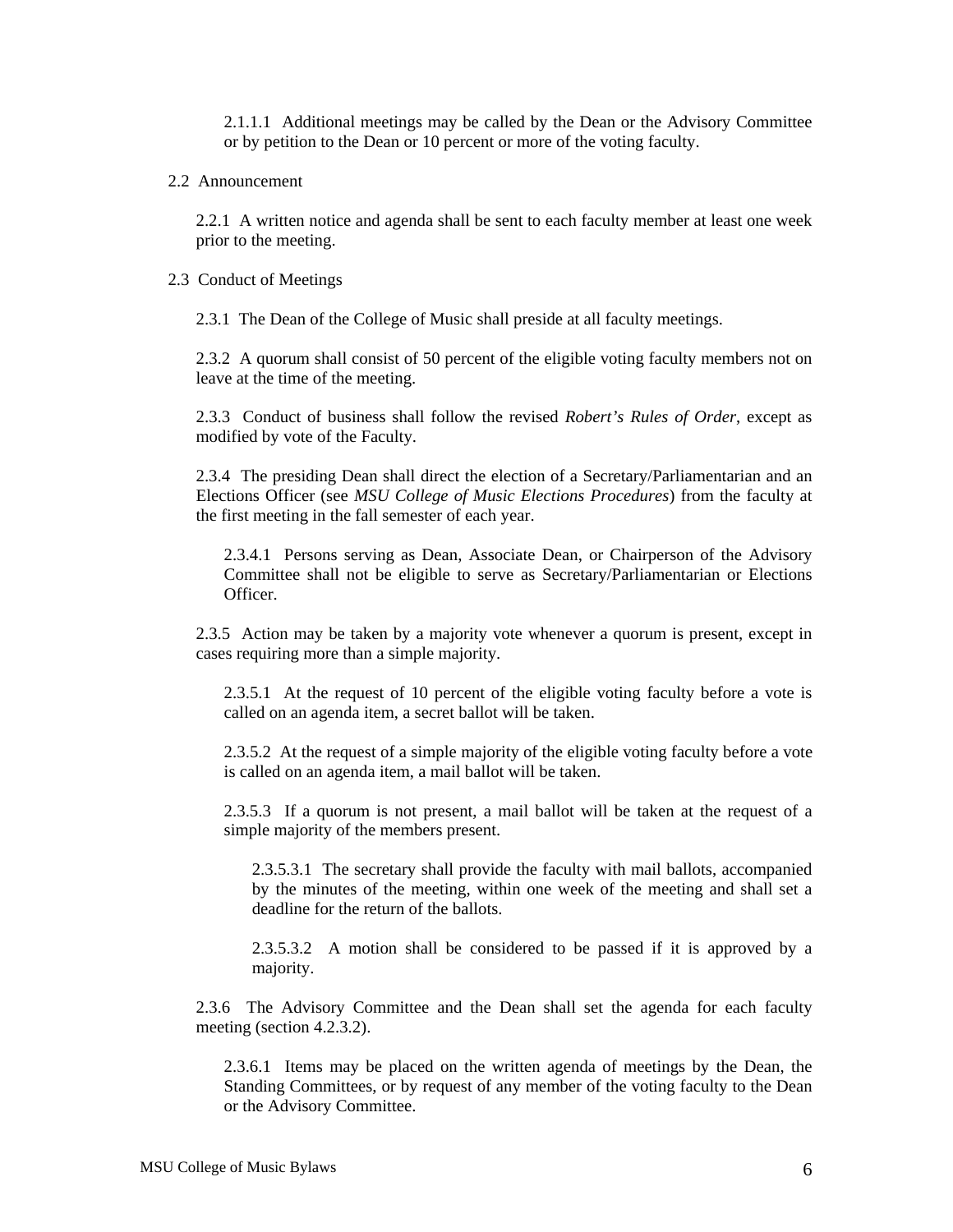2.3.7 The secretary shall provide to the faculty copies of the draft minutes of the faculty meeting within one week following the meeting.

### 3. COLLEGE ADMINISTRATIVE OFFICERS

3.1 The chief administrative officer of the College of Music is the Dean.

3.1.1 The voting faculty of the College shall have shared responsibility with the Provost or designee to determine procedures for the selection of the Dean. Hiring and selection procedures must conform to University policies.

3.1.2 Faculty and students of the College of Music shall consult with and advise the Provost in the nomination of a Dean.

3.1.3 Faculty and students of the College of Music shall consult with the Dean in the appointment and reappointment of Associate Deans.

3.1.4 The Dean is responsible to the Provost or designee for the educational, research, service, and performance programs of the College of Music. This responsibility includes budgetary matters, physical facilities, and personnel matters in his or her jurisdiction, taking into account the advisory procedures of the College. The Dean and the voting members of the faculty share in the responsibility to ensure that a policy of nondiscrimination on the basis of sex, race, creed, or age be in effect with regard to these matters.

3.1.4.1 The Dean designates an individual to assume the administrative responsibilities of the College in his/her absence.

3.1.5 The Dean of the College of Music shall be subject to regular review by the Provost or designee at intervals not to exceed five years.

3.1.5.1 A request for a review may be made at any time to the Office of the Provost or designee by the College Advisory Committee upon the vote of two-thirds of the faculty.

3.1.5.2 There is no limit, other than the limit imposed by the University rules on retirement from administrative positions, on the number of times an individual may be continued in the position of Dean.

3.1.5.3 At any time during the term of office, the appointment of the Dean may be terminated either by resignation or by action of the Board of Trustees upon recommendation of the President and the Provost.

3.1.5.4 The College Advisory Committee shall have shared responsibility with the Office of the Provost to determine procedures for the review of the Dean. All review procedures must conform to the policies of the University.

3.1.6 The Dean shall participate in academic governance as part of administrative responsibility.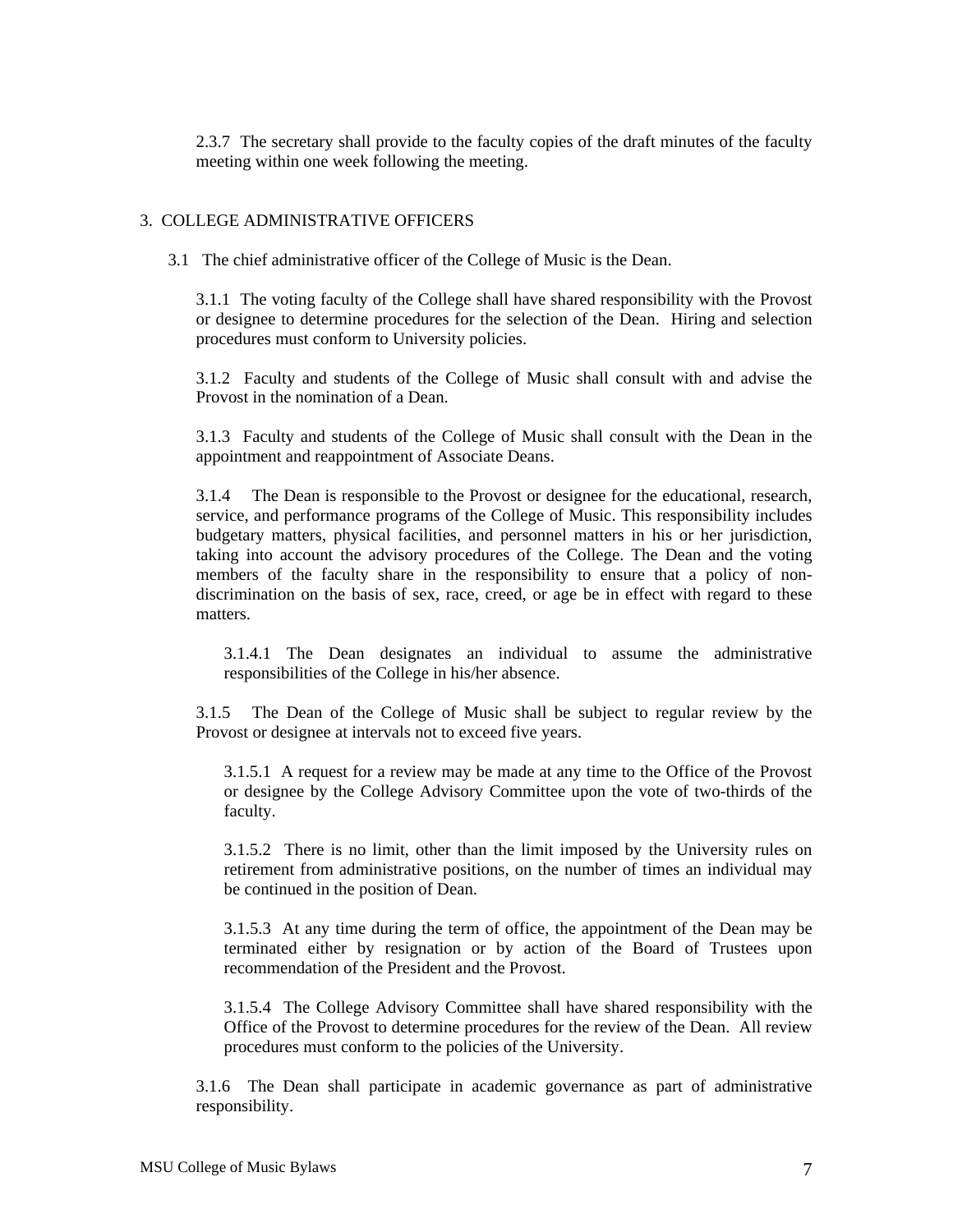3.1.6.1 The Dean shall inform faculty and students of administration policies through the academic governance system as well as other channels he or she deems appropriate.

3.1.6.2 The Dean shall receive the views of faculty and students through the academic governance system and through consultation with interested faculty members and students in determining policies and in advising other administrators of the University.

3.1.6.3 The Dean shall comply with the *Bylaws for Academic Governance* and with these Bylaws.

3.1.6.4 The Dean shall assist and encourage the efficient and effective operation of academic governance.

3.1.6.5 The selection of administrative appointees shall be the responsibility of the Dean who shall receive the views of the faculty and students through the academic governance system.

3.1.6.6 The Dean shall consult with the College Advisory Committee concerning the appointment of replacement of administrative appointees.

3.1.6.7 Associate Deans shall be reviewed at intervals not to exceed five years.

3.1.6.7.1 It is the shared responsibility of the Dean and College Advisory Committee to determine procedures for review of the Associate Deans.

#### 3.2 Other Administrative Officers

3.2.1 The Associate Dean for Undergraduate Studies and Operations shall have responsibility for undergraduate student affairs, for involving faculty in areas of undergraduate education and for contributing to the growth and development of the undergraduate program. This individual coordinates and directs numerous operational issues for the College of Music. More specific responsibilities follow:

- a) Supervise and coordinate the advising of undergraduate students concerning their academic programs, degree and certification requirements
- b) Guide curricular changes. Provide information necessary to keep publications current. Maintain appropriate contact with upper administration.
- c) Schedule courses and room usage in collaboration with faculty
- d) Develop reports appropriate to the office as needed
- e) Direct and coordinate operational issues for the College of Music
	- Space assignment and management of buildings
		- Renovations
		- Custodial issues
- f) Coordinate scholarship program
- g) Coordinate non-tenured faculty teaching observations
- h) Certify all undergraduate students for graduation
- i) Maintain undergraduate student records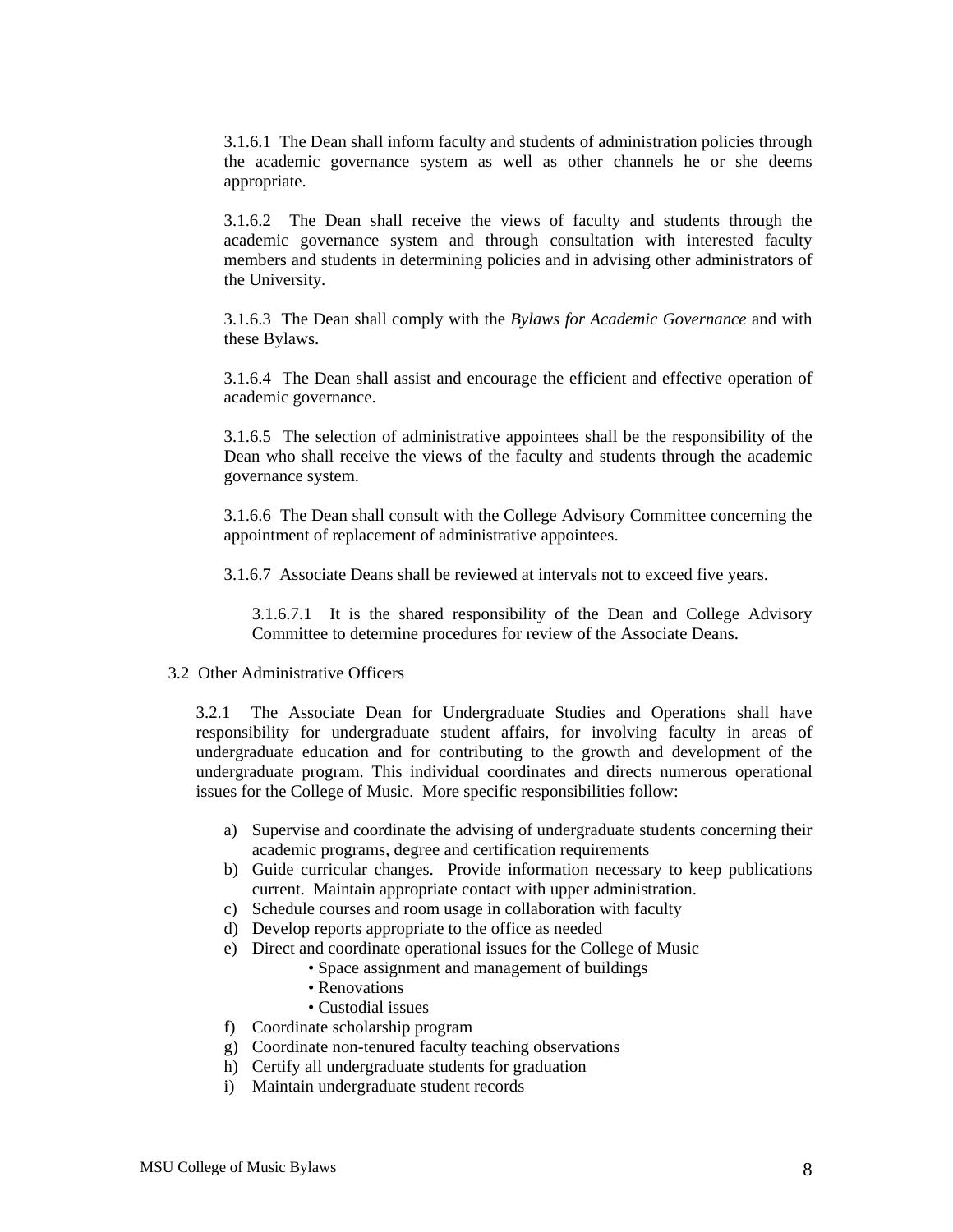- j) Supervise piano and recording technicians, computer support personnel, Director of Admissions and Student Services, and Operations Manager
- k) Mediate problems between individual undergraduate students and faculty
- l) Assume full responsibility for orientation and academic program planning of new and transfer students. Plan and administer College of Music Academic Orientation Programs
- m) Administer all administrative academic actions involving undergraduate students
- n) Coordinate Summer School faculty appointments and facilities
- o) Assist with the recruitment of undergraduate students
- p) Serve as a liaison to the Honors College
- q) Assist the Dean as needed

3.2.2 The Associate Dean for Graduate Studies and Research shall have responsibility for graduate student affairs, for involving faculty in areas of graduate education, and for contributing to the growth and development of the graduate program. More specific responsibilities follow:

- a) Assist with the recruitment and retention of graduate students
- b) Approve all graduate admissions to assure a high level of quality
- c) Promote quality in all aspects of graduate education and work with the faculty to continually improve and update graduate programs
- d) Advise graduate students concerning their academic programs and degree requirements
- e) Coordinate the appointment, definition of load, and university required reviews for graduate assistants
- f) Coordinate the granting of tuition waivers and fellowships
- g) Maintain graduate student records
- h) Coordinate with faculty and other administrators in areas of overlapping responsibilities and concern
- i) Develop reports appropriate to the office as needed
- j) Serve as a resource to the College of Music Graduate Committee
- k) Assist the Dean as needed
- l) Direct the College's efforts to increase external research grants

3.2.3 The Associate Dean for Outreach and Engagement shall have responsibility to provide broad leadership for College of Music (including Community Music School) outreach and engagement for the benefit of individuals and communities served through faculty and students; further develop instructional services and programs on-site and offsite; lead development efforts to provide funding for expanded services and access to CMS; provide leadership in the development and reporting of outreach scholarship; represent COM in the development of collaborations with partners on- and off-campus.

- a) Provide leadership to develop programs for the College of Music faculty and students in the areas of outreach and engagement
- b) Coordinate and develop select outreach initiatives in communities in Michigan; Assist in the development of MSU ties in the region with a particular focus on collaborative recruitment of diverse students
- c) Provide leadership as Executive Director of the Community Music School with the potential of services and access in other communities in the state
- d) Have ultimate responsibility for CMS matters including budget, fundraising, personnel, curriculum, facilities, and marketing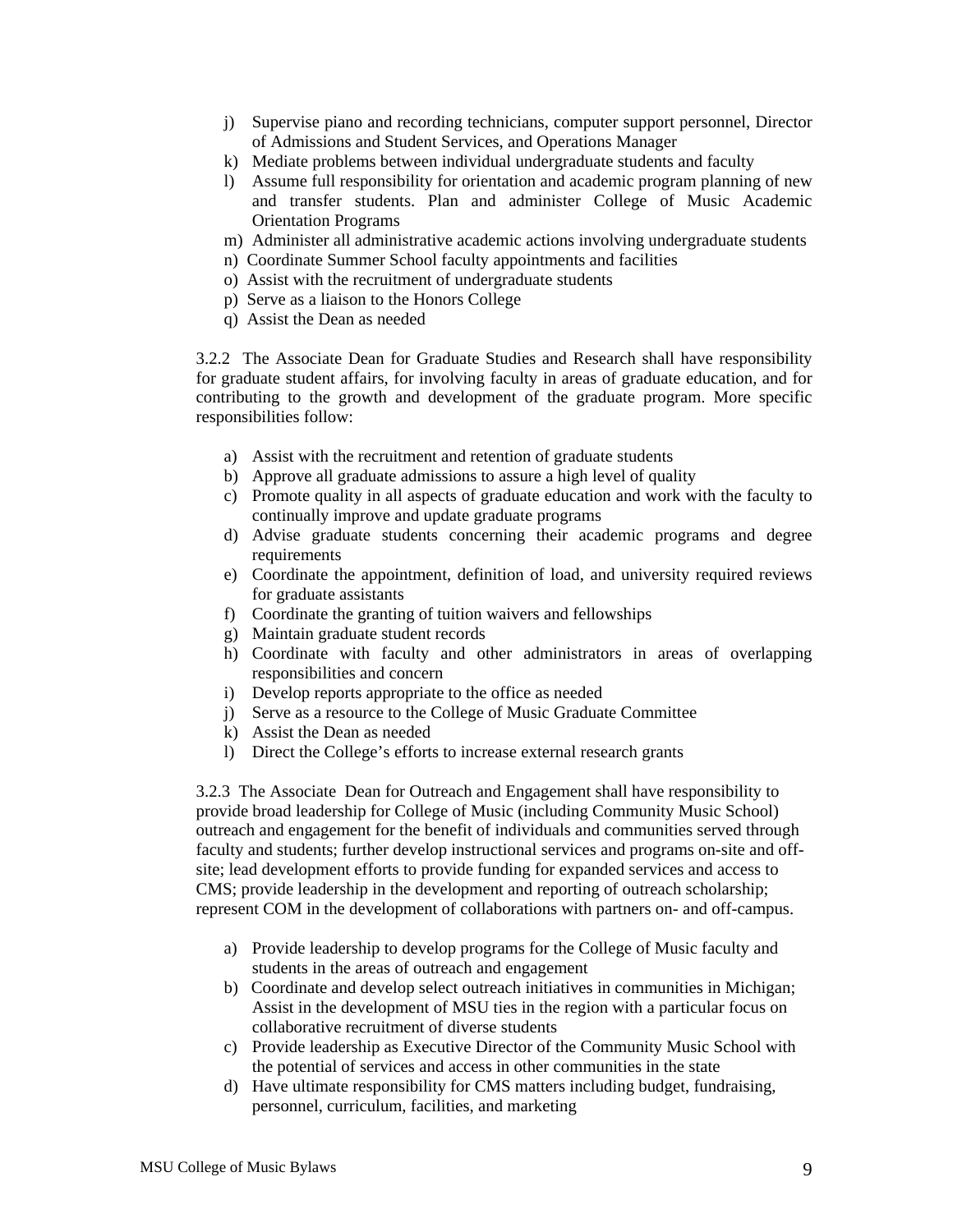- e) Provide leadership that will prepare, develop and implement educational training for music majors and other individuals who will participate in outreach efforts
- f) Raise funds with the assistance of a development assistant, through donations and grants, that provides access to CMS services, operational support for CMS, as well as select COM outreach efforts
- g) Explore the development of a proposed COM community service requirement tailoring required degree recitals for presentation before varied audiences
- h) Work with MSU's broad outreach and engagement efforts to develop the scholarly dimensions of outreach including national reporting
- i) Explore educational arts collaborations with Wharton Center for Performing Arts
- j) Broadly represent COM in initiatives and collaborative efforts with other units across the Michigan State University campus

3.2.4 The Director of Admissions and Student Services shall be appointed by the Dean and have responsibility for managing the Admissions and Student Services Office, coordinating the overall recruitment and enrollment strategies of the College of Music and overseeing programs designed to serve the needs of students outside the classroom.

Admissions Responsibilities:

- a) Administer all aspects of the admissions process application process develop audition policies determine audition days develop admissions/audition forms assist with on-campus visits maintain applicant contact throughout the admissions process
- b) Formulates, develops, and implements recruitment strategies and enrollment policies for prospective music majors.
- c) develop target enrollments and coordinate enrollment management data
- d) produce timely and accurate reports on enrollment
- e) maintain appropriate contact with upper administration
- f) manages and participates in various recruitment processes including, but not limited to: audition days; state, regional, and national conferences; college fairs; outreach programs; on-campus recruitment programs such as Green Carpet Days, Green and White Days, Alumni Distinguished Scholarship events; and summer festivals
- g) work closely with Associate Deans and representatives from Central Admissions to coordinate the graduate and undergraduate admissions processes
- h) advise undergraduate students as needed
- i) coordinate endowed scholarships in the college ensure accuracy in printed materials for each named scholarship provide accurate and timely scholarship information to faculty develop processes for distribution of endowed scholarships monitor and produce award letters monitor and submit thank you letters to donors

Student Services Responsibilities:

- a) Maintain and publicize job placement materials including internships and summer programs
- b) Develop and monitor a student "gig line"
- c) Obtain records of MSU College of Music student placement annually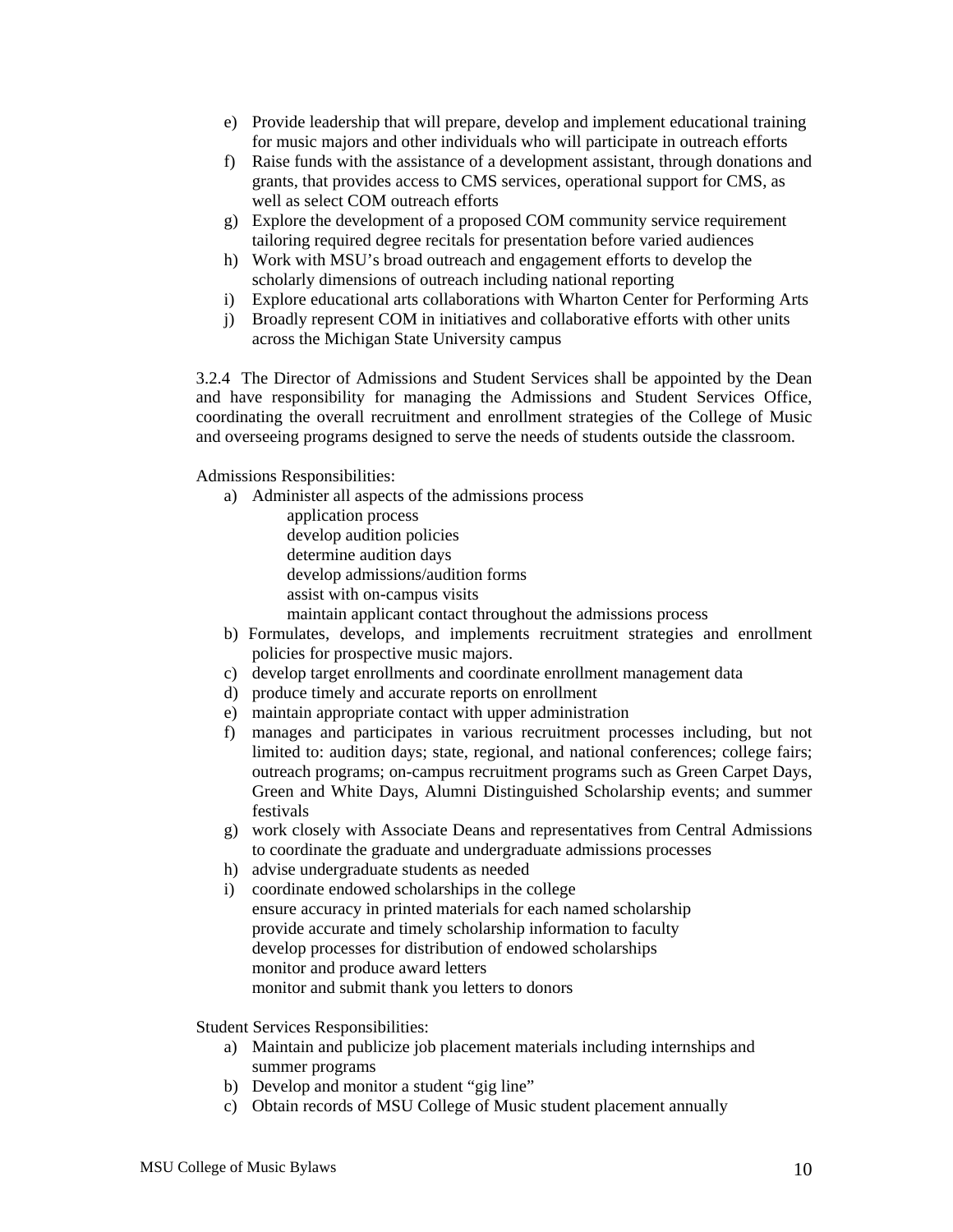Supervision:

 Assistant Director of Admissions Work-Study students

3.2.5 An Area Chairperson shall be appointed for each of the following Areas of the College of Music:

- a) Ensembles (Bands, Choral Organizations, Jazz Ensembles, and Orchestras);
- b) Brass and Percussion (trombone, trumpet, horn, tuba, euphonium, percussion);
- c) Composition;
- d) Historical Musicology and Ethnomusicology;
- e) Piano;
- f) Music Education;
- g) Music Theory;
- h) Strings (violin, viola, 'cello, 'bass, harp);
- i) Vocal Arts;
- j) Woodwinds (bassoon, clarinet, flute, oboe, saxophone).

3.2.5.1 Area Chairpersons shall be appointed by the Dean of the College of Music for a term of three years. Any member of the voting faculty may be appointed Area Chairperson. The members of the Area shall consult and advise the Dean in determining the Area Chairperson. In the last year of each Area Chairperson's term, the Dean shall meet individually with each voting member of the Area to discuss Area issues and the qualifications of individuals who might serve as Area Chair. If there is more than one candidate willing to serve as Area Chairperson, the faculty Elections Officer shall conduct an advisory vote by written secret ballot. Each candidate shall be ranked in order of preference by each voting member of the Area. The faculty Elections Officer shall then inform each member of the Area and the Dean of the results. If the Dean chooses a person not receiving the highest vote total, the Dean shall again confer individually with each member of the Area before making the appointment of the Area Chairperson.

3.2.5.2 Area Chairperson shall be responsible for administrative matters which directly concern their particular areas. These may include: evaluation of students admitted to special and undergraduate programs, recommending admission of graduate students, evaluation of applications for assistantships, assignment of teaching responsibilities, coordination of instructional programs, supervision of graduate advising, placement assistance to graduates, and providing evaluations of area faculty as part of reappointment, tenure and promotion. The Dean will consult with each Area Chairperson and the members of that Department as to the specific duties of the Chairperson for that Area. These duties will be stated in a letter of agreement between the Dean and the Area Chairperson appointee and will become public information to each unit. Each Area Chairperson shall receive and take into account the views of the area faculty and, when appropriate, students in determining policies and in advising the College Dean and Associate Deans.

### 4. STANDING COMMITTEES

4.1 General Rules Governing Standing Committees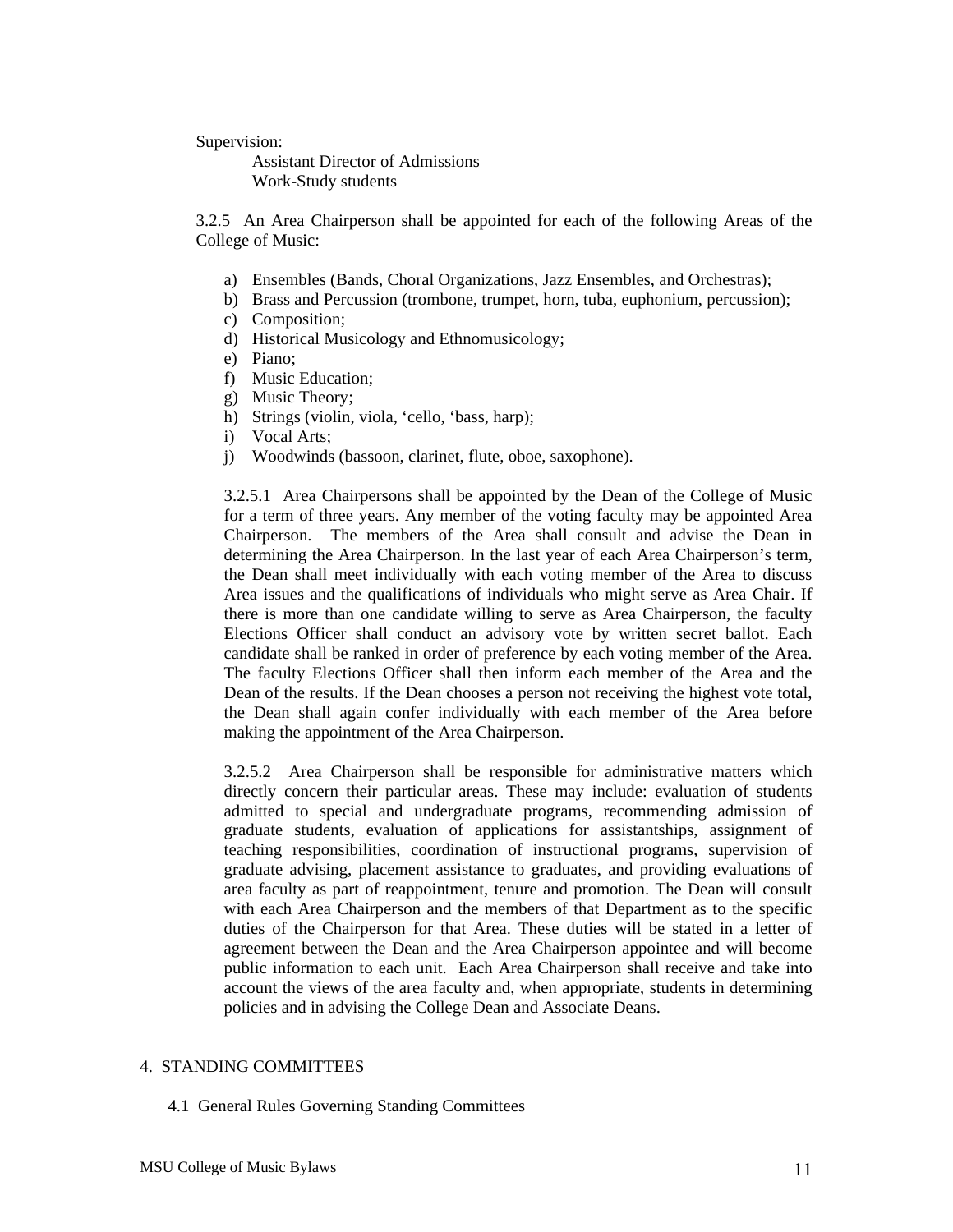4.1.1 There shall be the following Standing Committees of the College of Music: The Advisory Committee, the Graduate Committee, and the Curriculum Committee. The Dean may appoint additional *ad hoc* committees as he or she deems necessary (section 5.2).

4.1.2 All members of the voting faculty except for the Dean, Associate Deans, and Director of Admissions shall be eligible for election to the Advisory Committee, the Graduate Committee, and the Curriculum Committee.

4.1.2.1 No faculty member shall be eligible to be elected to two successive terms on the same standing committee.

4.1.2.2 No faculty member who will be on leave for the first full year of a term shall be a candidate for election to a standing committee.

4.1.3 Terms of committee members shall be as follows:

4.1.3.1 Except for members-at-large and student members, all members of the Curriculum and Graduate committees shall serve three-year terms, with elections to be held in such a way that the two representatives of the Performance Division shall not be elected in the same year, nor shall the representatives from the remaining two divisions be elected in the same year.

4.1.3.1.1 Members-at-large and student members shall serve one-year terms.

4.1.3.2 Members of the Advisory Committee nominated from the Performance or the Academic Division shall serve two-years terms, with elections to be held in such a way that the two members nominated from each of the Divisions shall not be elected in the same year.

4.1.3.2.1 The member-at-large and student members shall serve one-year terms.

4.1.4 For purposes of the election of committee members, no faculty member may represent more than one division of the Faculty of the College of Music.

4.1.5 No elected standing committee member may serve at the same time as a member of any other standing committee of the College of Music.

4.1.6 An election of faculty committee members shall take place each year before the end of Spring Semester. Nomination and election of new faculty members of the Advisory Committee shall be completed before members of the other committees are elected. Student members shall be elected at the beginning of the Fall Semester. New terms of office shall commence at the beginning of the Fall Semester.

4.1.7 In case of a vacancy on a standing committee, a replacement member shall be chosen to serve for the duration of the absence or the unexpired term, whichever ends first.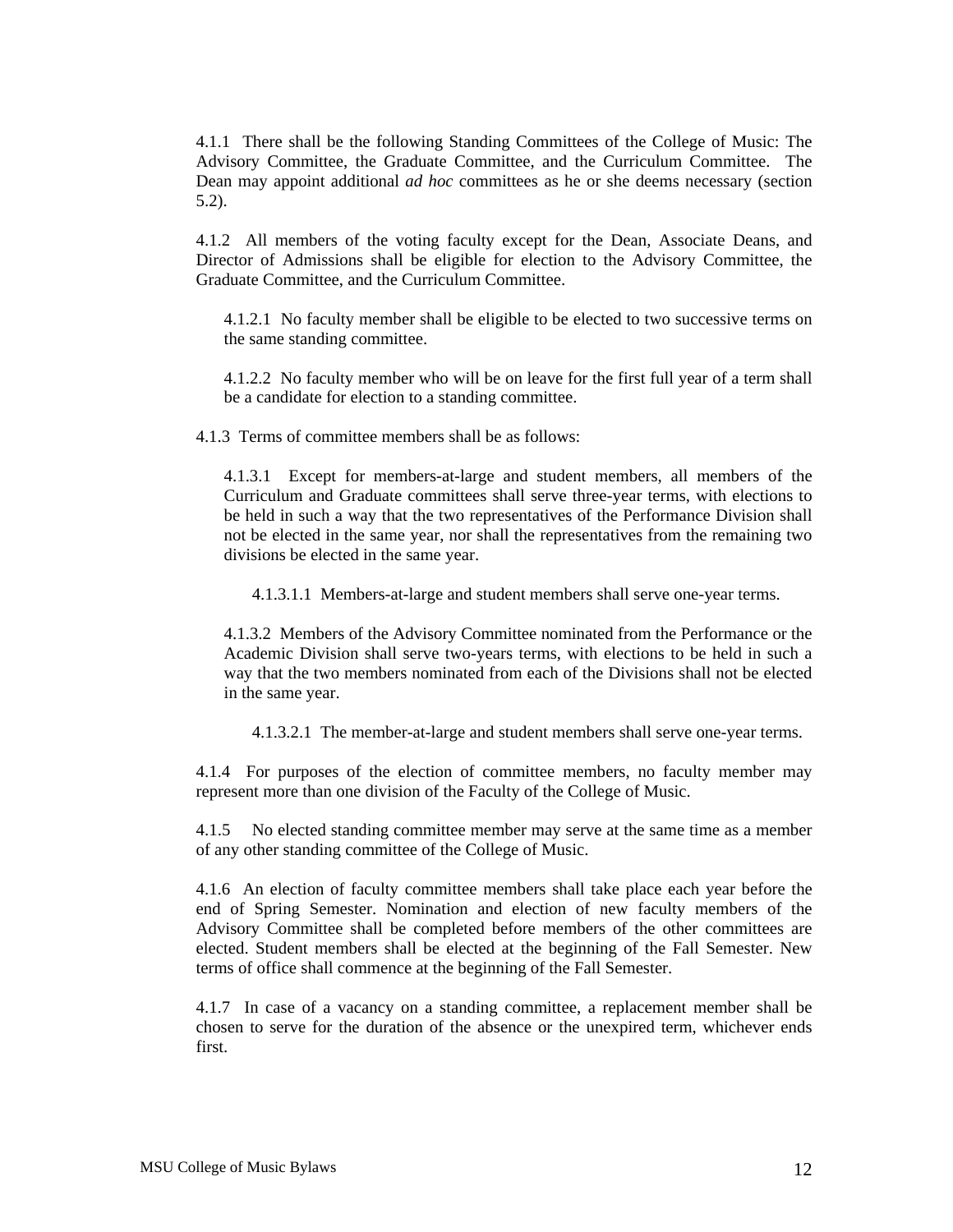4.1.7.1 In case of a Curriculum or Graduate Committee vacancy of more than one university semester's duration, the appropriate Faculty Division or the Student Advisory Council shall elect a replacement.

4.1.7.2 In case of an Advisory Committee vacancy, a replacement member shall be selected as follows:

4.1.7.2.1 If the vacant position is that of an elected faculty committee member, the Advisory Committee shall choose a temporary replacement to serve until a permanent replacement member can be chosen. A permanent replacement member shall be chosen by the regular nomination and election process required for that particular committee position.

4.1.7.2.2 If the vacant position is that of a student representative, the Student Advisory Council shall elect a replacement.

4.1.8 Each committee shall elect its own Chairperson for a one-year term of office at the first meeting in the Fall Semester. The Chairperson shall, in turn, direct the selection of a secretary.

4.1.9 Standing committees shall schedule their own meetings, which shall be conducted according to the revised *Robert's Rules of Order*, except as modified by a vote of the members or as otherwise specified in these Bylaws.

4.1.10 All meetings of College of Music committees, except those concerning matters requiring confidentiality, shall be open to all members of the College Faculty, and any faculty member, upon prior request to the committee Chairperson, shall be permitted to address the committee.

4.1.11 Standing Committees shall seek the view of faculty members as part of the deliberative process.

4.1.12 Each committee shall determine its own agenda, which shall be published (by prominent posting or by distribution to the faculty) at least 48 hours in advance. Copies of agendas for emergency meetings shall be provided at the time the meeting is called. Any faculty member or student may suggest items for a committee's agenda.

4.1.13 The Chairperson of each committee shall regularly inform the Dean concerning the work of the committee and shall be responsible for seeing that the approved minutes of each meeting are published in a timely manner.

4.1.14 Committees shall regularly review their composition, procedures, and functions and recommend appropriate Bylaw revisions to the Faculty.

4.2 The Advisory Committee

#### 4.2.1 Composition

The Advisory Committee shall be composed of the following (see Section 1.1.5 division of the faculty for the purpose of election to standing committees):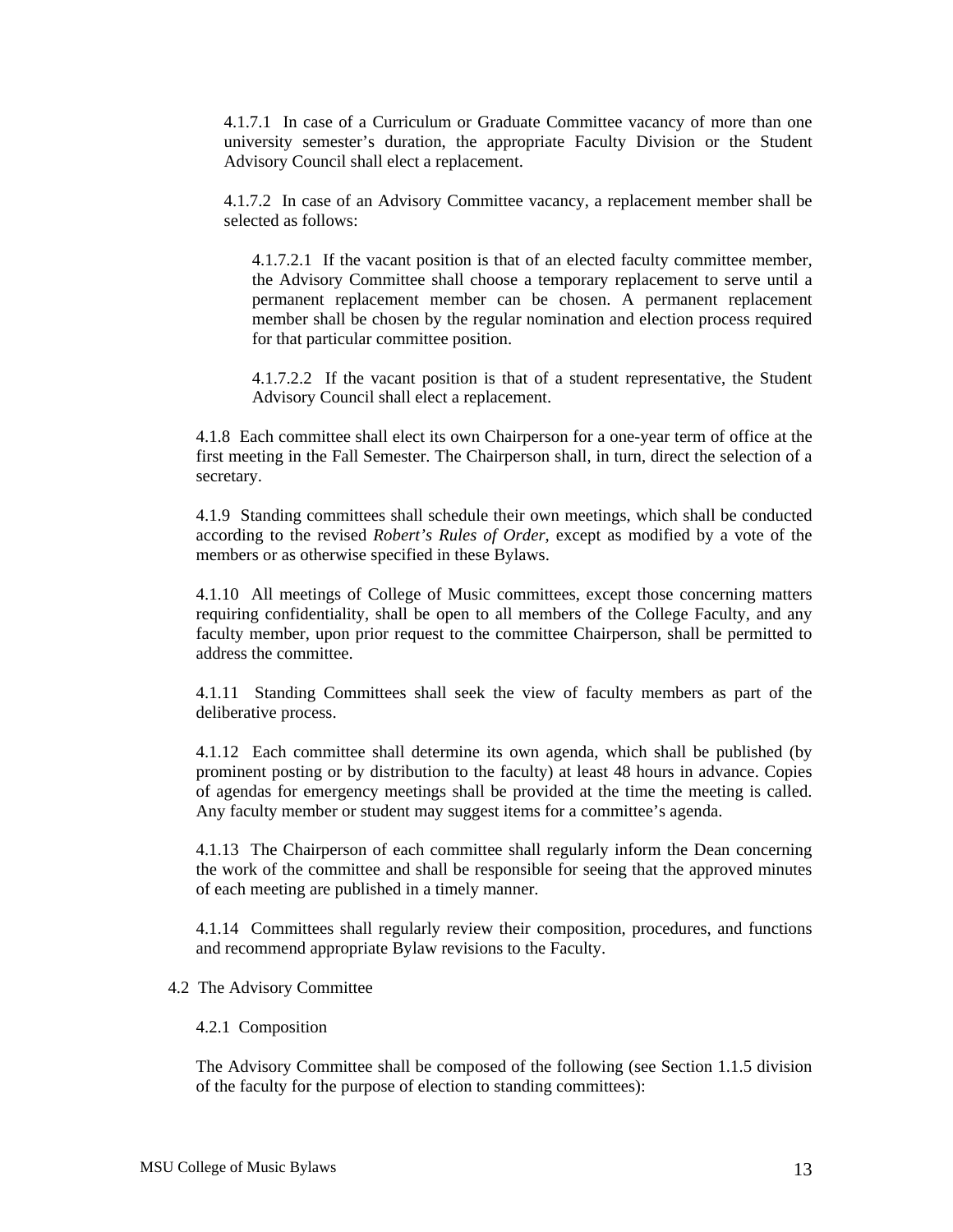- a) two faculty members nominated by and from the Performance Division, and elected by the entire voting faculty;
- b) two faculty members nominated by and from the Academic Division, and elected by the entire voting faculty;
- c) one faculty member both nominated and elected at large;
- d) the Associate Deans for Undergraduate Studies and Operations and Graduate Studies and Research shall serve as *ex officio* members, without vote;
- e) one undergraduate and one graduate student representative, elected by the Student Advisory Council.

4.2.2 Nomination and Election of faculty members of the Advisory Committee shall be conducted according to the *College of Music Procedures for Nomination and Election of Faculty Members of the Advisory Committee*.

#### 4.2.3 Functions

4.2.3.1 The Advisory Committee shall advise and consult the Dean and Associate Deans on the following matters:

- a) administrative policy;
- b) budgetary policy;
- c) allocation of College of Music space to groups and individuals not associated with the University;
- d) nominations for student and faculty awards;
- e) faculty grievances;
- f) faculty positions; and
- g) any other matters as the committee or the Dean deem appropriate.

4.2.3.1.1 The Faculty Evaluation Committee, consisting of eligible members of the Advisory Committee (except as provided under sec. 6.1.2.1), shall advise the Dean regarding matters of faculty appointments, reappointments, tenures, promotions, dismissals, and merit salary increases (sections 6 and 7).

4.2.3.2 The Advisory Committee shall have shared responsibility with the Dean for setting the agenda for regular meetings of the College of Music Faculty.

## 4.3 The Graduate Committee

#### 4.3.1 Composition

The Graduate Committee shall be composed of the following:

- a) two representatives elected by and from the Music Performance Division;
- b) one representative elected by and from the Theory and Composition Division;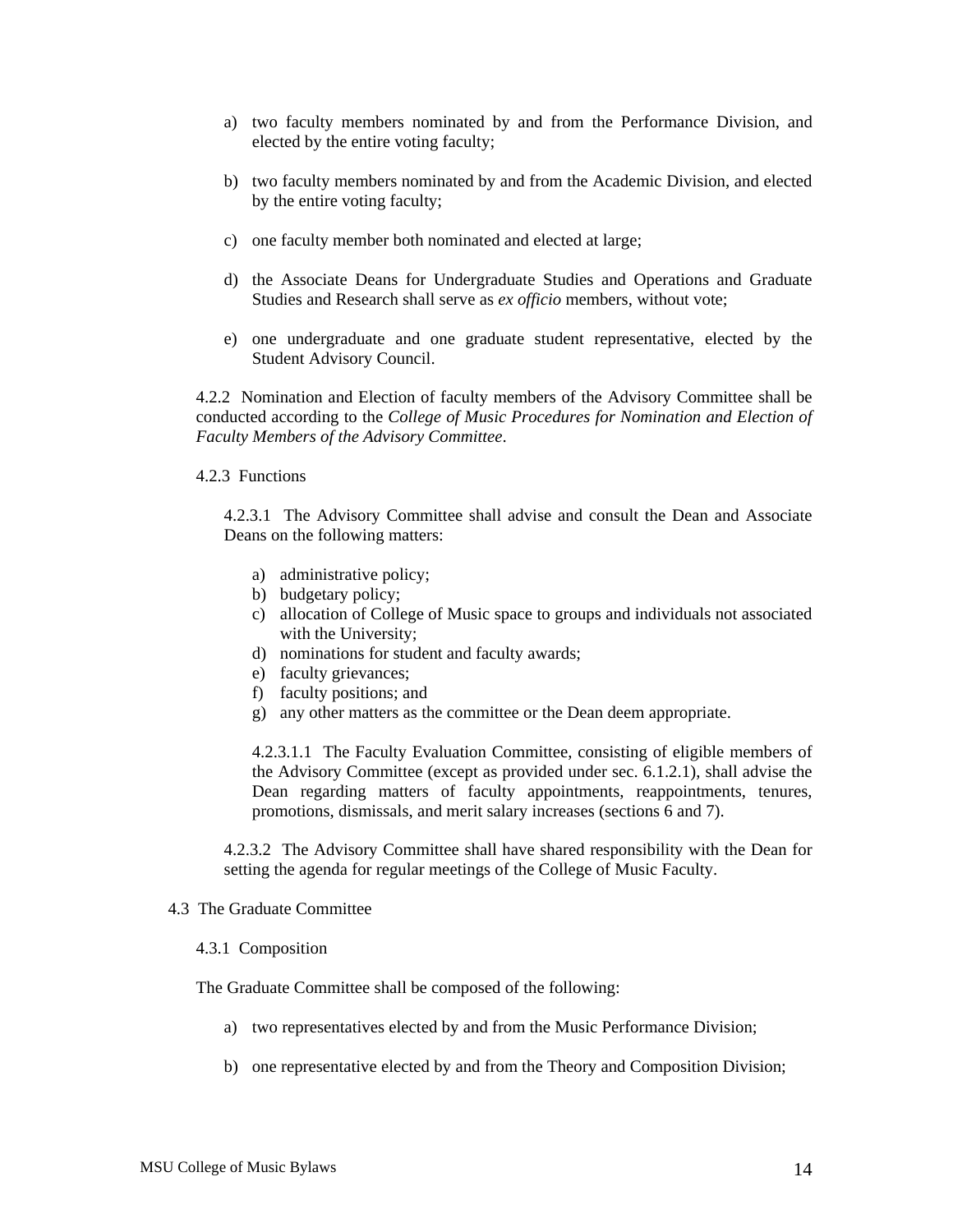c) one representative elected by and from the Music Education and Historical Musicology and Ethnomusicology Division;

d) one member-at-large, chosen alternately from each of the three Divisions of the faculty, but elected by the entire voting faculty;

e) two graduate student representatives, elected by the Student Advisory Council;

f) the Associate Dean for Graduate Studies and Research, who shall serve *exofficio*, without vote.

4.3.2 Nomination and Election of faculty members of the Graduate Committee shall be conducted according to the *College of Music Procedures for Nomination and Election of Faculty Members of the Curriculum and Graduate Committees*.

4.3.3 Functions

4.3.3.1 The Graduate Committee shall advise the faculty regarding existing and proposed graduate programs and courses in the various instructional areas of the College and shall submit recommendations for changes to the faculty for action. The Graduate Committee shall advise and consult the Associate Dean for Graduate Studies and Research on matters concerning graduate students and issues.

4.3.3.2 The Graduate Committee shall have *delegated authority* to:

- a) establish procedures for the administration of orientation, comprehensive, and oral examinations and graduate recitals;
- b) serve as an appeal body for students in matters relating to comprehensive and oral examinations and graduate requirements;
- c) evaluate the academic and musical qualifications of candidates for graduate fellowships and other awards and make recommendations.

4.3.3.3 The Graduate Committee shall advise the Associate Dean for Graduate Studies and Research regarding the preparation of appropriate literature relating to admission, courses of study, assistantships, fellowships, and examinations.

4.4 The Curriculum Committee

#### 4.4.1 Composition

The Curriculum Committee shall be composed of the following:

- a) two representatives elected by and from the Music Performance Division;
- b) one representative elected by and from the Theory and Composition Division;
- c) one representative elected by and from the Music Education and Historical Musicology and Ethnomusicology Division;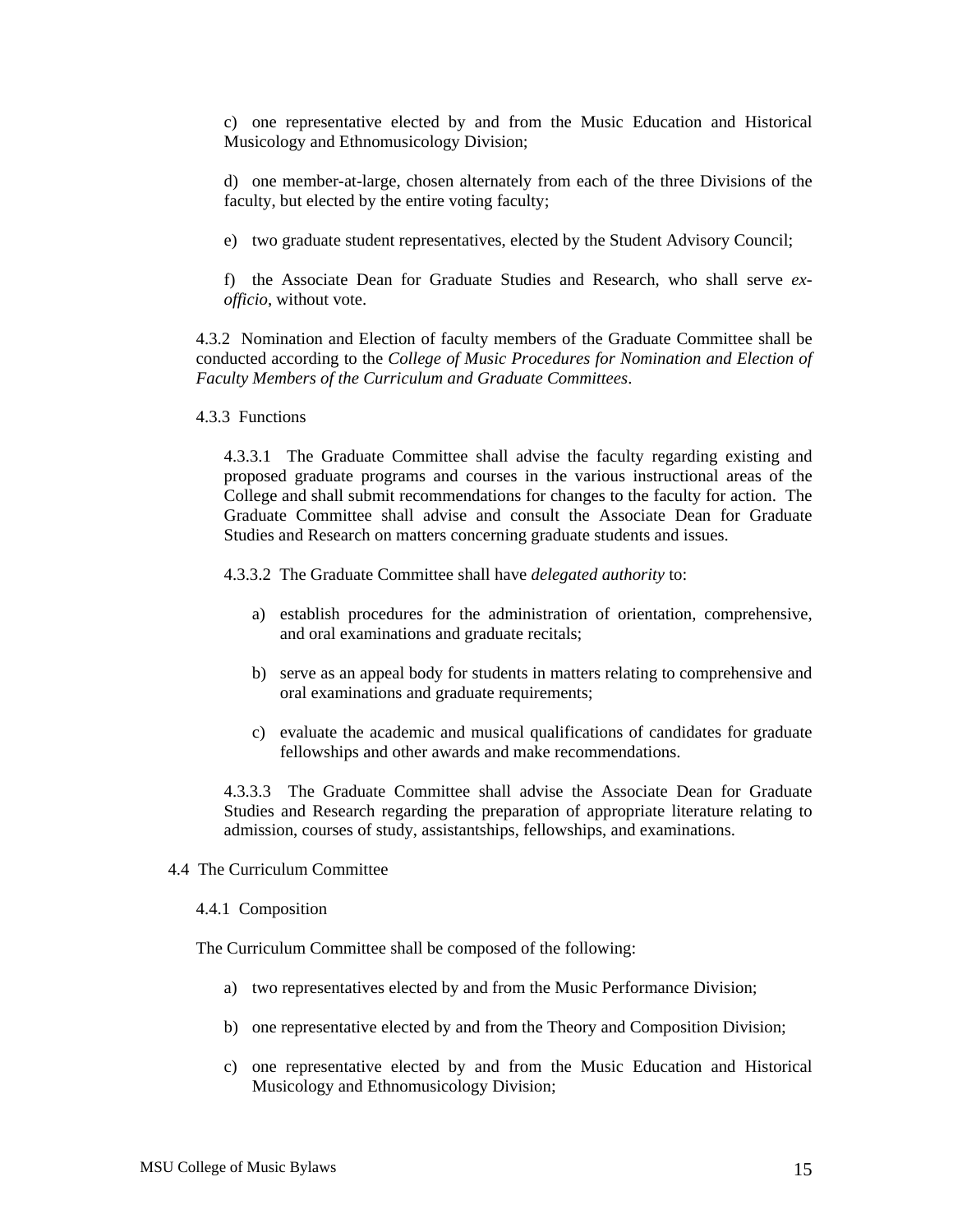- d) one member-at-large, chosen alternately from each of the three Divisions of the faculty, but elected by the entire voting faculty;
- e) two undergraduate student representatives, elected by the Student Advisory Council;
- f) the Associate Dean for Undergraduate Studies and Operations, who shall serve *ex-officio*, without vote.

4.4.2 Nomination and Election of faculty members of the Curriculum Committee shall be conducted according to the *College of Music Procedures for Nomination and Election of Faculty Members of the Curriculum and Graduate Committees*.

## 4.4.3 Functions

- 4.4.3.1 The Curriculum Committee shall advise the faculty regarding the following:
	- a) requests for adding, changing, or removing courses from the existing approved undergraduate curricula in the College of Music;
	- b) proposals for undergraduate and non-credit courses to be offered by the College of Music through Lifelong Education Programs, both on and off campus;
	- c) all other recommendations which would affect undergraduate course offerings and curricular requirements.
	- d) The Curriculum Committee shall advise and consult the Associate Dean for Undergraduate Studies and Operations on matters concerning undergraduate students and issues.

4.4.3.2 The Curriculum Committee shall have delegated authority to serve as an appeal body for students in matters relating to interpretation and application of the College's requirements for the undergraduate degrees.

## 5. OTHER COMMITTEES

5.1 Additional standing committees may be created under the provisions for amending the Bylaws. The proposal for a new Standing Committee shall specify composition (including appropriate student and faculty representation), functions, procedures, eligibility, terms of office, and election procedures.

5.2 For purposes of obtaining information and advice, the Dean may appoint other committees as he or she deems appropriate.

5.2.1 The faculty shall advise the Dean concerning the composition, method of selecting members, functions, and procedures of *ad hoc* committees.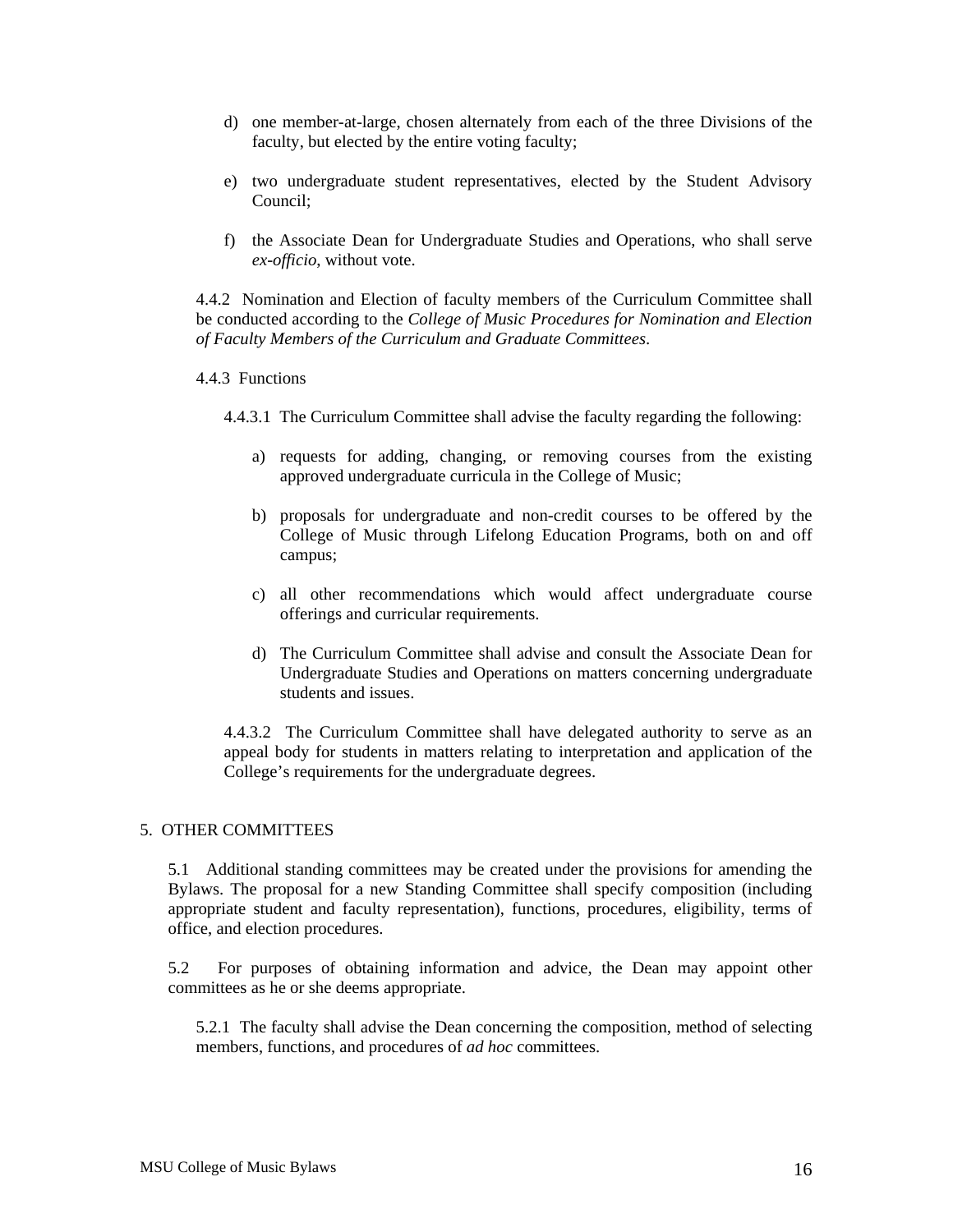# 6. FACULTY APPOINTMENTS, REAPPOINTMENTS, TENURES, PROMOTIONS, DISMISSALS, AND EVALUATIONS

6.1 Faculty appointments, reappointments, tenures, promotions, dismissals, and evaluations shall be made in accordance with the Faculty Handbook, Section IV, "Academic Personnel Policies," and shall be the shared responsibility of the faculty and the Dean.

### 6.1.1 Faculty appointments

6.1.1.1 A search committee consisting of at least five faculty members and two students selected by the Dean shall recommend a ranked order of acceptable final candidates for appointment.

6.1.1.1.1 The Dean shall be responsible for selecting committee members in accordance with the guidelines provided by the MSU Faculty Handbook and the MSU Office of Inclusion and Intercultural Initiatives.

6.1.1.2 The Dean shall provide the terms and conditions of employment in writing to the new faculty member at the time of the appointment. These terms shall include:

- a) time period of employment
- b) salary provision
- c) general expectations in regard to professional responsibilities
- d) conditions other than appointee's performance or stated responsibilities that may make a further appointment inadvisable.

6.1.1.3 The Dean, after consulting with the Advisory Committee and any other parties he or she deems appropriate, shall provide each faculty member (fixed term as well as tenure stream faculty) with a written evaluation of his or her work for the previous calendar year. These letters will be provided by three months after the last Advisory Committee meeting of the academic year.

6.1.2 Faculty reappointments, promotions, tenures, and dismissals shall be recommended by the Faculty Evaluation Committee to the Dean.

6.1.2.1 The Faculty Evaluation Committee shall consist of all eligible voting members of the Advisory Committee, except student members and faculty members who are being considered for reappointment, tenure, or promotion.

6.1.2.1.1 When a member of the Advisory Committee cannot serve on the Faculty Evaluation Committee, a replacement shall be chosen as provided in sec. 4.1.7.2., maintaining divisional representation and gender or minority-group representation.

6.1.2.1.2 The Dean shall arrange for consultations as needed to ensure that the Committee making a recommendation conforms to the guidelines for Affirmative Action in the Faculty Handbook.

6.1.2.1.3 All members of the Faculty Evaluation Committee must be present for action to be taken on reappointment, tenure, or promotion.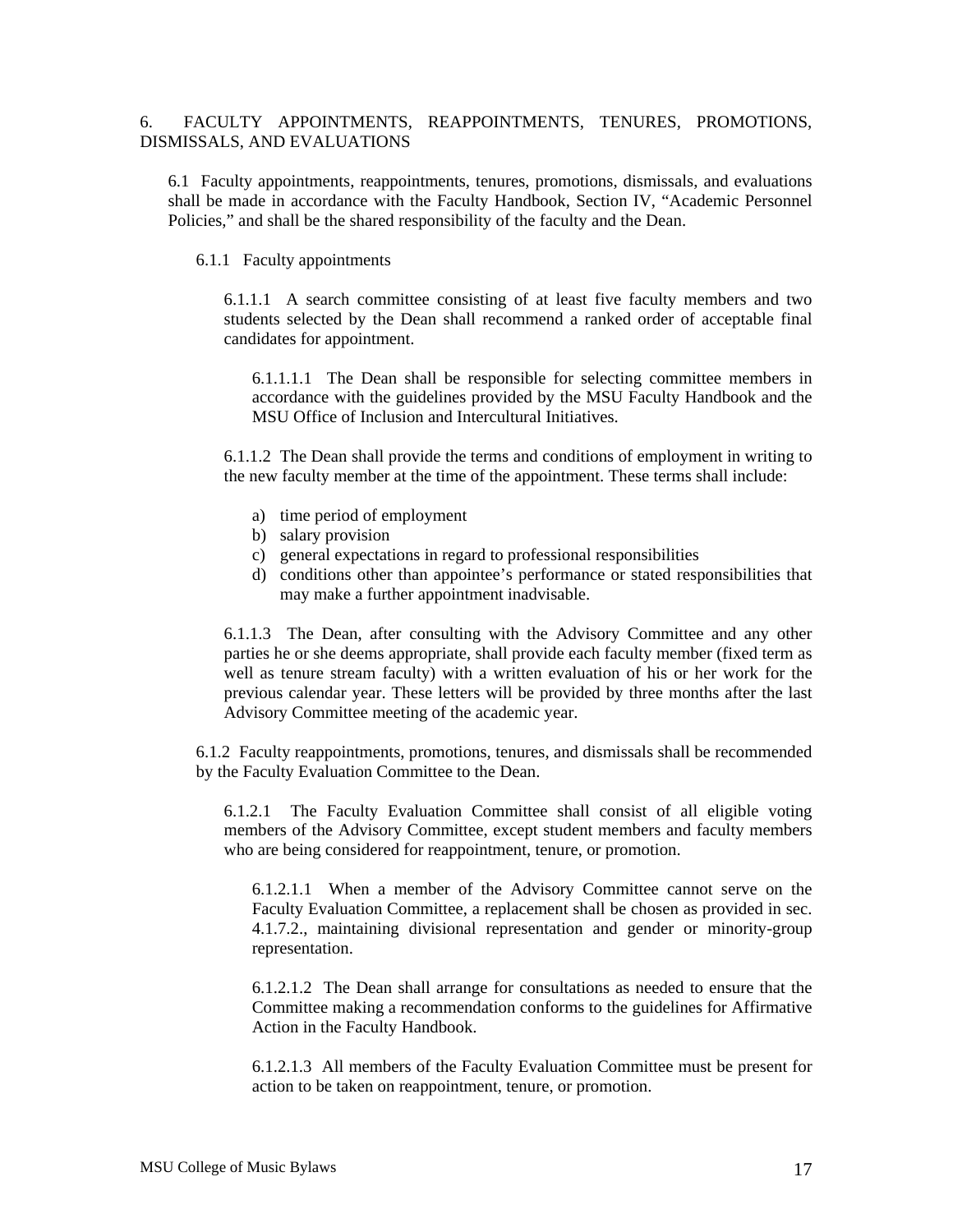6.1.2.1.4 All deliberations of the Faculty Evaluation Committee shall be held in strictest confidence among Committee members.

6.1.2.1.5 Ballots shall be destroyed after elapse of a reasonable period of time.

6.1.2.2 Any faculty member below the rank of Full Professor may request consideration for promotion.

6.1.2.3 Tenure may be recommended for faculty members who are also recommended for promotion to Associate Professor or who are already at that rank or above.

6.1.2.3.1 Faculty members at the rank of Assistant Professor may be reappointed with tenure, in accordance with The MSU Faculty Handbook.

6.1.2.3.2 In case a faculty member is already at the necessary rank, the purpose of evaluation for tenure will be to confirm that the faculty member meets the promotional criteria established for that rank.

6.1.2.4 Criteria for reappointment, promotion, tenure, and merit pay

6.1.2.4.1 Recommendations for reappointment, promotion, and/or tenure shall be based on an assessment of the overall quality of a faculty member's contributions to the programs and mission of the College of Music. Recommendations will be based on the record of the faculty member in a) quality of instruction, b) research, creative, and scholarly activities, and c) service (public, committee, and administrative).

Teaching represents the most important single function of the College of Music. It is expected that each member of the faculty will excel in teaching. The ability to stimulate students to achieve at the highest level possible and enthusiasm for teaching are important attributes of the faculty member.

Research, creative, and scholarly activities may include any of a wide variety of activities depending on the area of appointment and specialization of the faculty member. It is expected that each faculty member will pursue research, creative, and scholarly activities in her or his area of appointment and field of specialization and will achieve recognition among her or his peers in one or more such fields of activity.

Service to the profession and within the University refers to activities that utilize the professional expertise of the faculty member. Each faculty member is expected to render a reasonable amount of service to the College of Music, to the University, and to the public at large. Service is subordinate to the other two categories of activity, however. Ordinarily, no amount of service can compensate for a lack of skill in teaching or for a lack of professional research, creative and/or scholarly activities.

To this end, candidates shall be evaluated on the basis of evidence which supports sustained effectiveness in the following areas: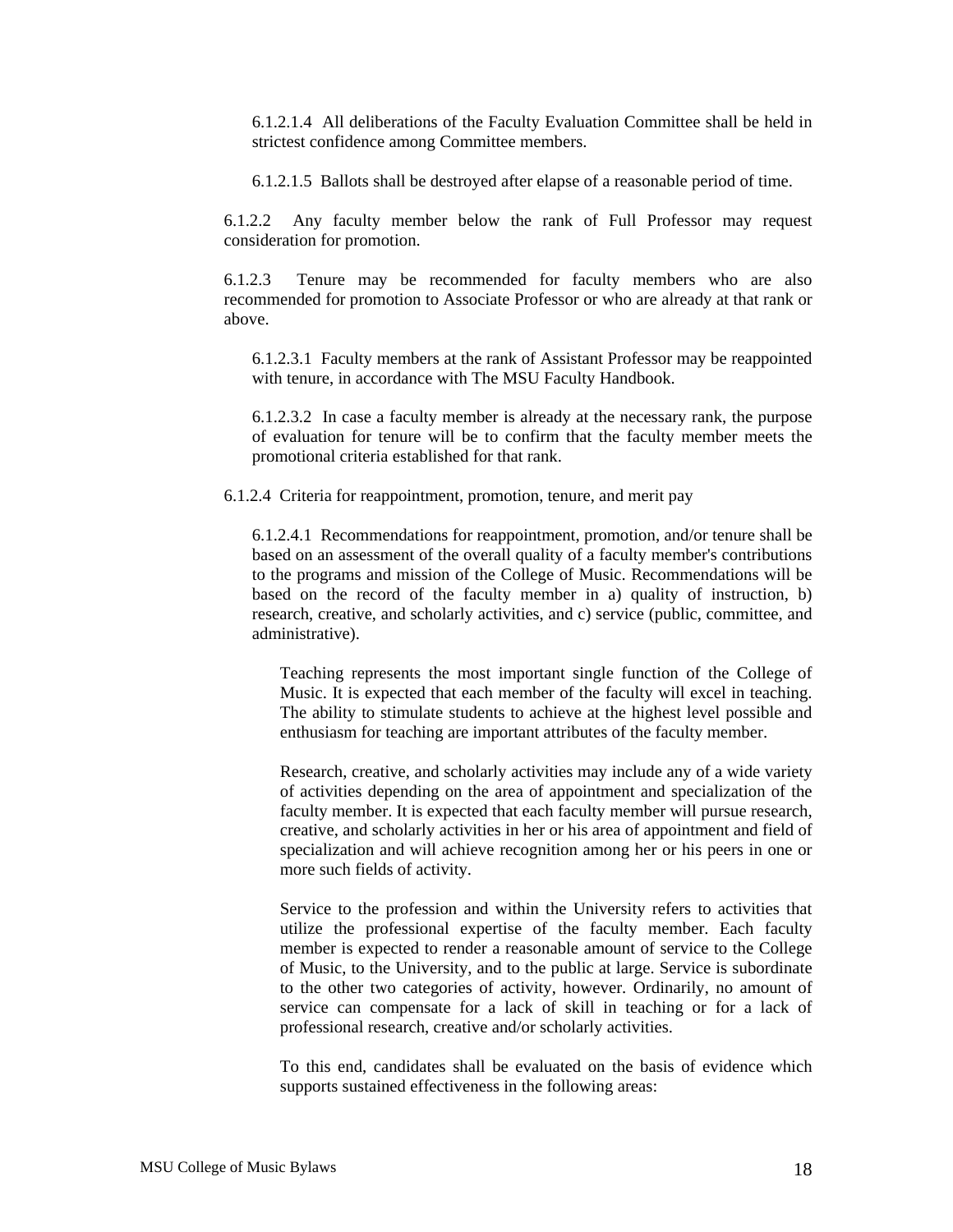a) Quality of instruction—The candidate's credentials for this area shall include a complete set of student instructional rating forms, and may include such things as teaching assignment, syllabi, contributions to course and curriculum development, pedagogical innovations, record of advising, faculty visitations, evidence of outstanding student accomplishments (may include prizes, grants, and awards; success in job placement, performance, publication, or research activity); and any communications from faculty and students which are judged relevant and authoritative.

b) Research, Creative, and Scholarly Activity

1) Research and Scholarly Activity—The candidate's credentials for this area may include such things as books, essays, articles, reviews, or scholarly editions of music whether published, accepted for publication, or unpublished; service as editor of a scholarly publication or as a member of an editorial committee; service as referee for scholarly publishers; music criticism; papers presented before professional societies and panels organized or participated in; software development; grants and awards for scholarship; and letters of evaluation from qualified and authoritative sources within and outside of the University.

2) Creative activity—Music Performance and Composition (including original compositions, arrangements, transcriptions, and adaptations of music); Credentials for this area may include such things as prizes, grants, and awards; programs and reviews; recordings and scores; and letters of evaluation from qualified and authoritative sources within and outside the University.

c) Service—Credentials for this area may include such things as effective service in Area, College, and University committee assignments; administrative services to the College and/or the University; effective service as an advisor; liaison work, editorial service; effective service in fund-raising for the College of Music; effective public relations service for the College of Music; offices and committee assignments in professional associations and organizations on the local, state, regional, national, or international levels; relevant community-at-large assignments; utilization of the professional abilities and expertise of the faculty member without compensation or with nominal compensation on behalf of continuing education in music or in the service of government agencies, citizen's groups, educational, religious, or charitable organizations, or health care institutions at the local, state, national, or international levels.

6.1.2.4.2 Although all faculty members will be evaluated in each of the three categories (quality of instruction; research, creative, and scholarly activities; and service) they will not be expected to be equally involved in all three categories. Faculty members are not expected to be involved in all activities listed under any category. Questions regarding the appropriate balance of activities for any given faculty member should be discussed with the Area Chair and the Dean of the College of Music.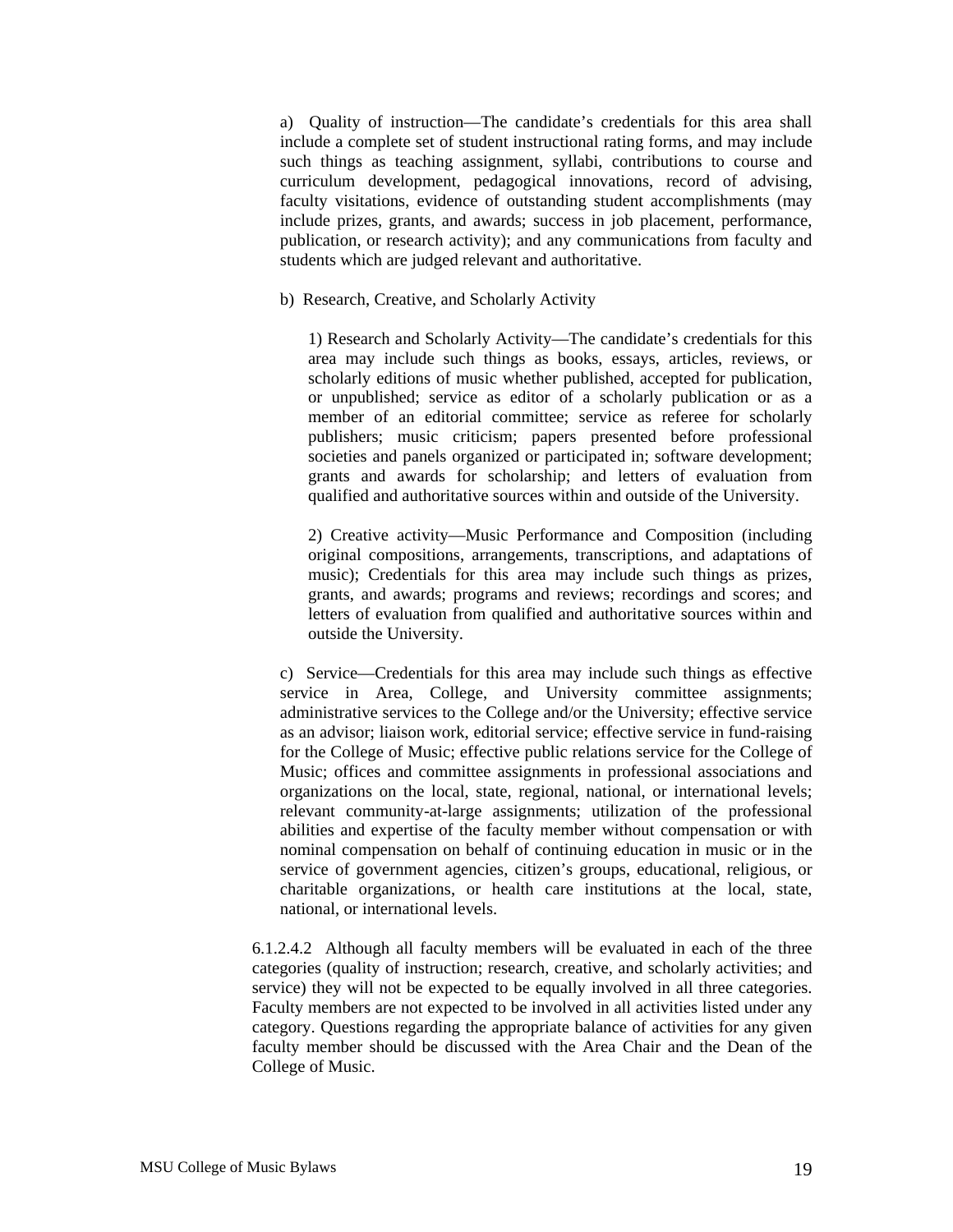6.1.2.4.3 Achievements in the faculty member's area(s) of appointment during the period under review shall be given the primary consideration in the evaluation process, but achievements in other related areas shall also be considered.

6.1.2.4.4 A uniformly high level of effectiveness or achievement in each area of activity is not necessarily expected; however, the efficient functioning of the College's programs and the fulfillment of its mission clearly require that faculty members discharge all of their assigned duties in a manner that meets reasonable minimum standards of responsibility and effectiveness.

6.1.2.4.5 In evaluating a faculty member who is also a member of another department, college, or other unit of the University, the Faculty Evaluation Committee shall take under consideration the fact of the joint appointment.

6.1.2.5 The faculty may from time to time formulate and adopt statements which specify in greater detail orderly procedures for the evaluation of faculty according to these criteria in a manner designed to protect the integrity of the recommendations and provide for due process. Whenever deemed appropriate and requested by onethird of the voting faculty, the Advisory Committee shall prepare and submit for approval by the voting faculty recommendations for or against changes in criteria and procedure for faculty evaluations. The method for initial approval of new Procedures shall be that specified in paragraph 12.1 of these Bylaws. The method for amending Procedures shall be that specified in paragraph 11.4 of these Bylaws.

6.1.2.6 Faculty members who are candidates for promotion and/or tenure shall be given the opportunity to confer with the Faculty Evaluation Committee prior to their decision of recommended action.

6.1.2.7 The Faculty Evaluation Committee shall submit all its recommendations promptly to the Dean.

6.1.2.8 Responsibility for arriving at a final decision and furnishing prompt written notice of this decision to the faculty member rests with the Dean.

6.1.2.8.1 If dismissal or denial of reappointment or tenure is recommended by the Faculty Evaluation Committee, the Dean, before making a decision, shall give the faculty member written notice of the recommendation and allow him or her an additional opportunity to confer with the Committee.

6.1.3 Except as provided in sec. 6.1.2.5., the procedures for faculty appointments, reappointments, tenures, promotions, dismissals, and evaluations shall be in accordance with *The MSU College of Music Procedures for Promotion and Tenure Recommendations*, which is appended to these Bylaws.

# 7. SALARY INCREASES

7.1 The Dean shall assign salary increases according to the following ranked order of priorities: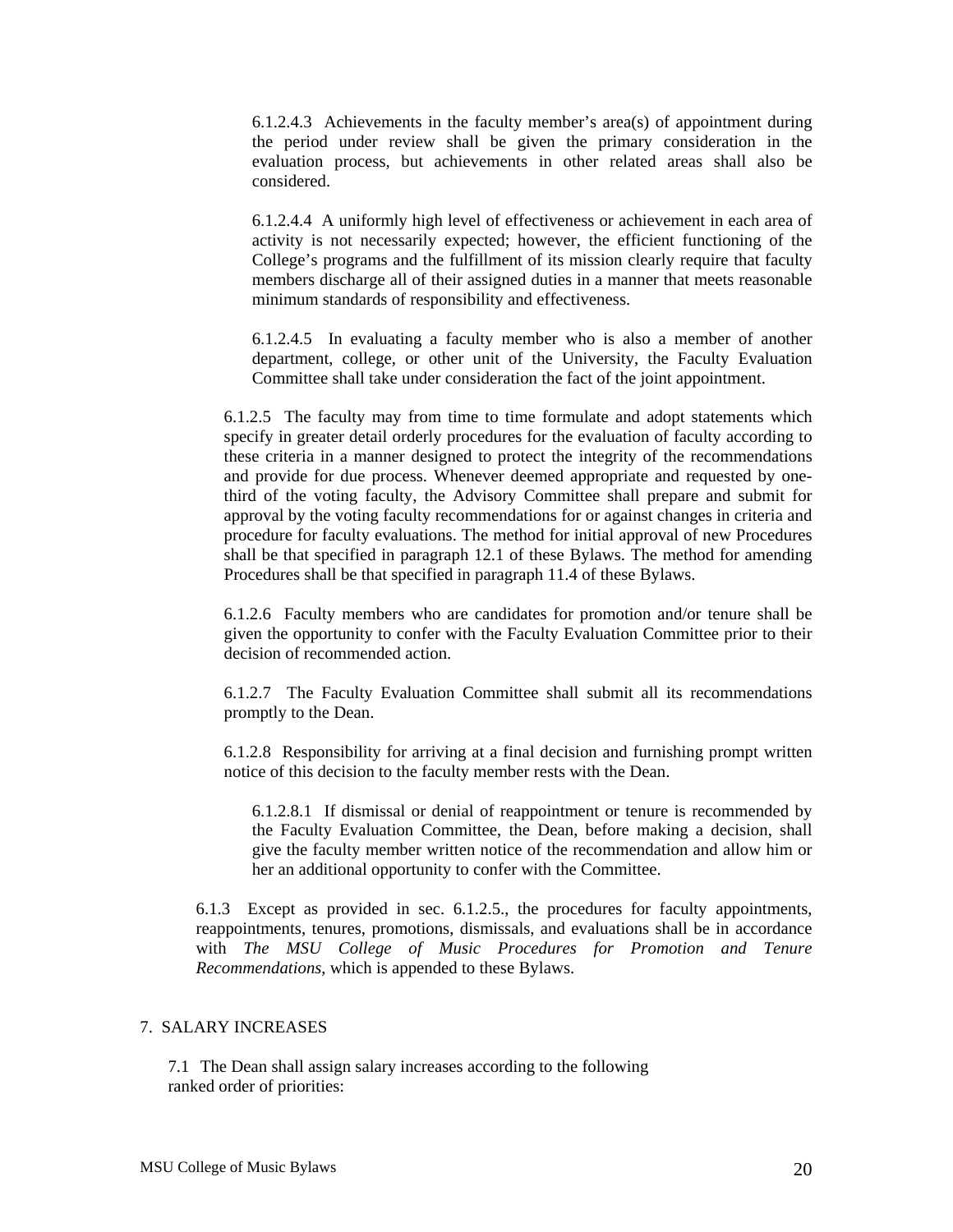- a. promotions
- b. adjustment of anomalies
- c. merit

7.2 Before the end of every spring semester, the Advisory Committee shall advise the Dean regarding merit salary increases for that academic year.

7.3 Every member of the College of Music faculty shall be considered for a merit salary increase each year.

7.4 The criteria for evaluation for merit salary increases shall be the same as those for reappointment, promotion, and tenure, as described under section 6.1.2.4.

7.5 The Advisory Committee and the Dean shall evaluate merit and recommend merit salary increases in accordance with the *MSU College of Music Procedures for Determining Annual Faculty Salary Increases*.

# 8. COLLEGE ELECTION PROCEDURES

Elections for the Advisory Committee shall be conducted as provided in section 4.2.2. Elections for the Curriculum and Graduate Committees shall be conducted in accordance with sections 4.3.2 and 4.4.2. All other elections within the College of Music shall be conducted in accordance with the *MSU College of Music Election Procedures*.

# 9. GRIEVANCE AND HEARING PROCEDURES

All grievances and hearings shall be conducted in accordance with the *MSU College of Music Grievance and Hearing Procedures.* 

# 10. BYLAWS AND PROCEDURES

10.1 The Dean shall transmit to each faculty member a copy of these Bylaws and Procedures and any subsequent amendments.

10.2 The Advisory Committee together with the Chairpersons of the other Standing Committees shall be the final authority concerning the interpretation of these Bylaws.

10.3 These Bylaws and Procedures shall be reviewed by the College of Music Faculty at intervals not to exceed five years.

10.4 Amendments to Bylaws or Procedures shall be adopted upon approval of two-thirds of the eligible voting faculty by written ballot following a Faculty Meeting at which the amendment was discussed, or at a regular Faculty Meeting following the meeting at which it was discussed.

# 11. APPROVAL AND EFFECTIVE DATE